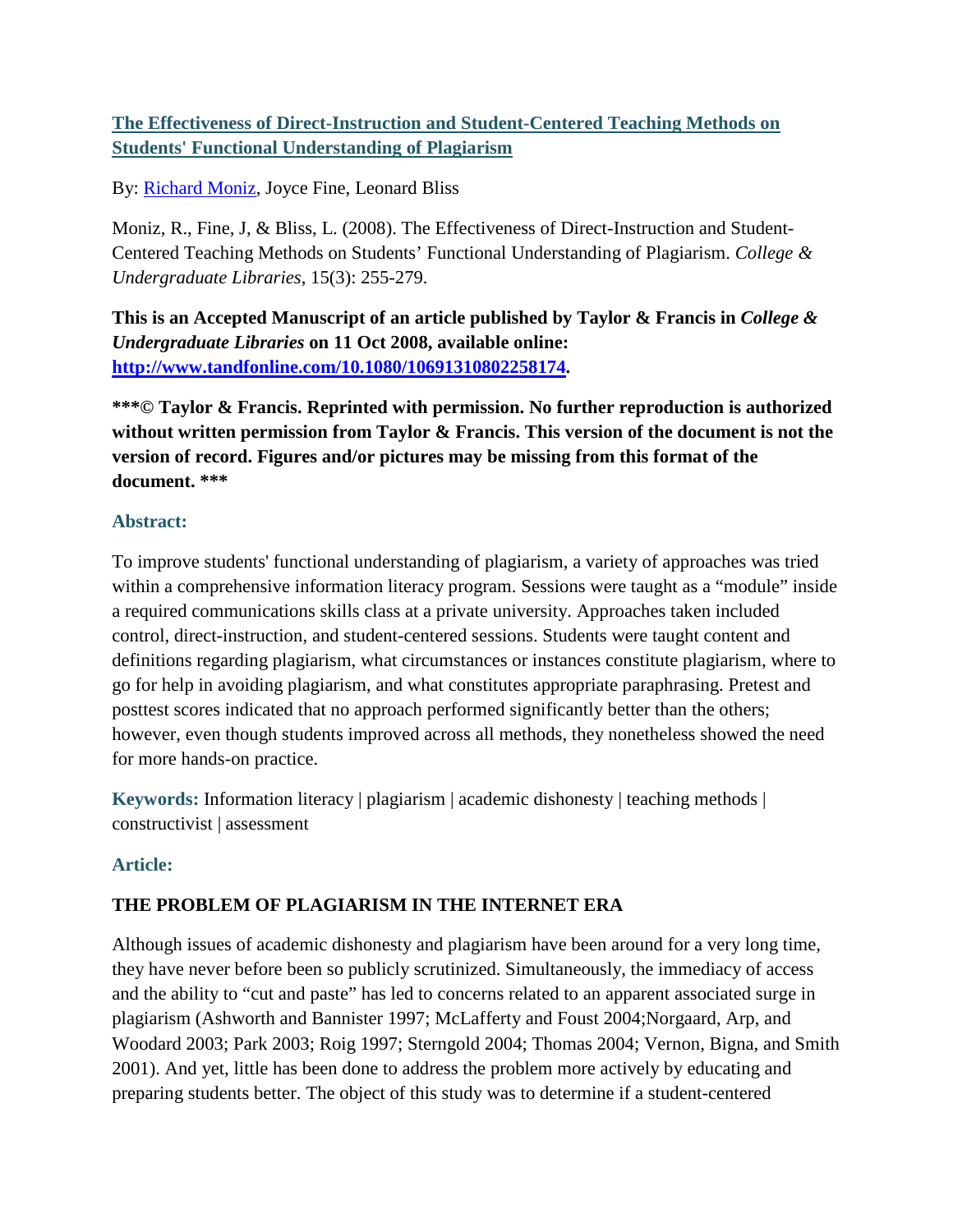approach rather than traditional instruction would produce a better outcome for educating students with regard to plagiarism. While any attempt to educate students might be beneficial, we felt that a student-centered approach might better facilitate learning and comprehension.

Plagiarism can be dealt with both before and/or after the fact. Despite the changes that have taken place, most institutions seem focused on simply stating the penalties for academic dishonesty and plagiarism without fully explaining these concepts to students and insuring that they are adequately prepared to apply associated principles (Ercegovac and Richardson 2004). Furthermore, this approach relies on punishment, despite evidence that this is less than highly effective, hides flaws in conventional teaching methods, and may damage rapport with students (Drogemuller 1997; Lampert 2004; Lipson and Reindl 2003;McLafferty and Foust 2004; Sterngold 2004; Wilhoit 1994; Worthen 2004). It also seems to miss a fundamental point agreed upon in the literature that, whereas some instances are intentional, most plagiarism occurs because of a lack of understanding and knowledge (Gerdy 2004; Love and Simmons 1998; Vernon, Bigna, and Smith 2001; Roig).

# **PLAGIARISM AND INFORMATION LITERACY**

In the broader context of information literacy (IL) the Association of College and Research Libraries (ACRL) has incorporated into its Information Literacy Competency Standards for Higher Education several components related to the issue of academic dishonesty and plagiarism. Furthermore, within the IL framework, a recent informal poll of information literacy specialists found issues of plagiarism and copyright to be among their top five concerns regarding IL (Arp and Woodard 2002).

Thus, IL remains an illusive concept overall in its implementation; however, it generally calls for integrating a series of standards into appropriate places within a given institution's curriculum (Cunningham and Lanning 2002; Iannuzzi 1998;Johnston and Webber 2003). Although many definitions exist, one author has referred to the goal of IL as being the creation of lifelong learners (Breivik 2005), and others have stated, in similar fashion, "Information literacy is not a destination, it is an ongoing journey, and it is the key to lifelong learning" (Cunningham and Lanning, 343). The blueprint for higher education's integration of IL has been ACRL's *Information Literacy Competency Standards for Higher Education*. Of the five standards listed, it is Standard Five that addresses the ethical use of information. More specifically, with regard to performance indicators and outcomes, the following items most directly address issues of plagiarism and academic integrity:

*Performance Indicator #1*: The information literate student understands many of the ethical, legal, and socio-economic issues surrounding information and information technology. Outcome d: Demonstrates an understanding of intellectual property, copyright, and fair use of copyrighted materials.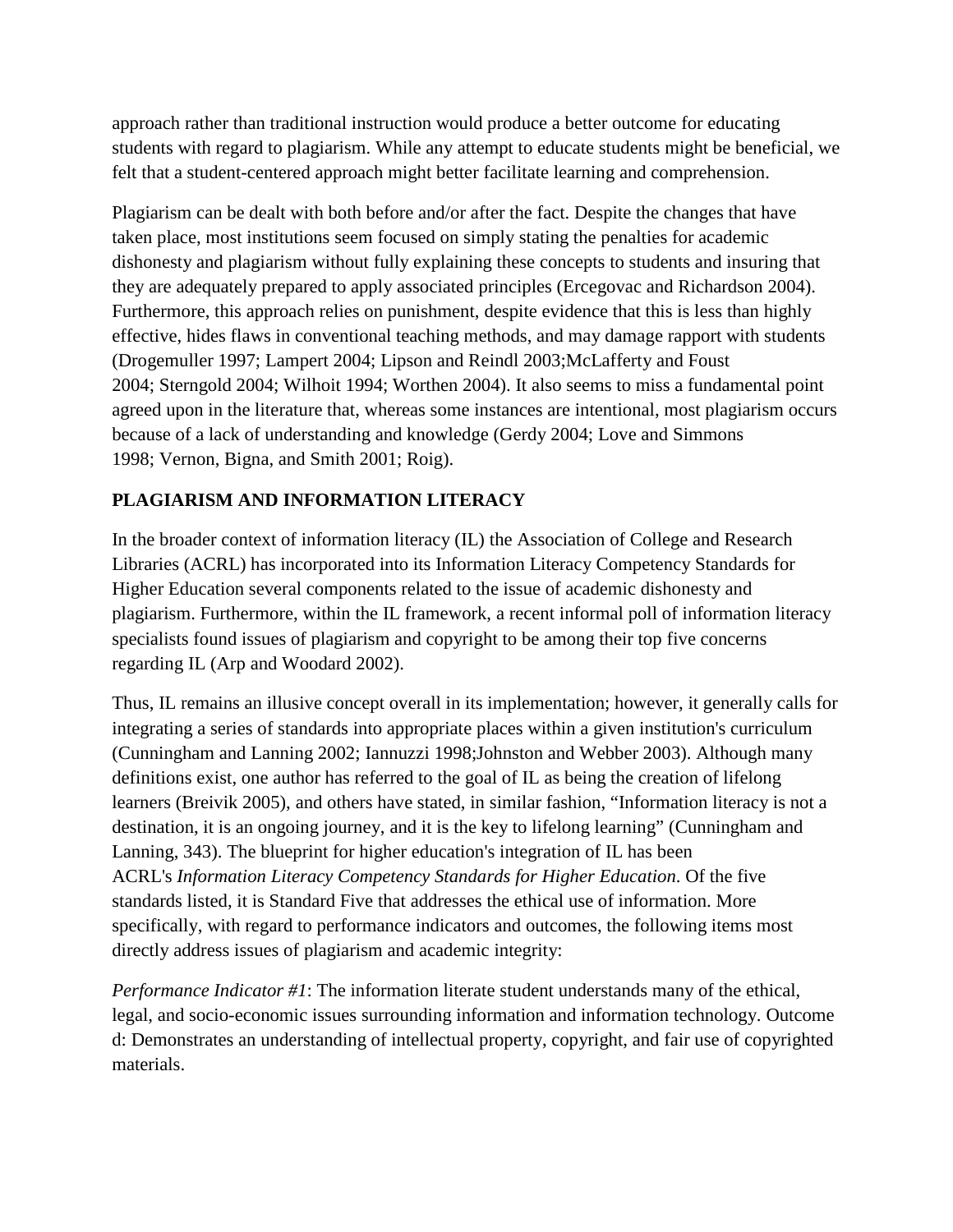*Performance Indicator #2*: The information literate student follows laws, regulations, institutional policies, and etiquette related to the access and use of information resources. Outcome f: Demonstrates an understanding of what constitutes plagiarism and does not represent work attributable to others as his/her own.

*Performance Indicator #3:* The information literate student acknowledges the use of information sources in communicating the product or performance. Outcome a: Selects an appropriate documentation style and uses it consistently to cite sources. (ACRL 2000, p. 14)

One challenge with IL lies in creating a practical approach toward making the standards a part of the typical student's experience. Numerous recommendations exist for integrating IL throughout the curriculum, and, in fact, seem to outnumber other, more limited, approaches.

# **APPLYING INFORMATION LITERACY**

For smaller institutions the integration of these components remains a daunting challenge (Flaspohler 2003). From one of the author's personal experiences as a library director, many small academic and community college libraries have limited staff. With all of the other responsibilities (e.g., reference desk duties, collection development, cataloging, directing student employees, etc.) it remains to be seen how IL may be addressed. One solution might be to pick specific components and to address them in turn through specific classes with appropriate course objectives. Due to staff limitations, the core targeted classes should ideally be common to all students at a given institution. Over time, such an approach could deal with both plagiarism and other issues as well.

# **A SOLUTION TO THE PROBLEM?**

For plagiarism instruction to be effective, it should be part of a broader IL program. Within this program, the most effective instructional approaches or treatments should be determined for conveying required content and skills. For students to be effective in avoiding plagiarism, they need to have the requisite skills such as knowledge of how to properly paraphrase and summarize text, how to provide appropriate documentation and citation when using sources, and what circumstances constitute the ethical and unethical application of information.

To facilitate student learning with regard to the issue of plagiarism, a variety of approaches, such as role-playing, group exercises, direct instruction, reading exercises, seat work, and classroom discussions, might be used. The need to determine the best way for students to learn the appropriate content and skills is imperative if educators are to adequately prepare information literate students for problems and challenges they will face upon graduation.

# **USING TEACHING THEORY TO IMPROVE IL INSTRUCTION**

The necessity to incorporate IL and the further need to determine critical pieces on which to focus in a standardized way led to the discovery of a critical problem in the literature, a lack of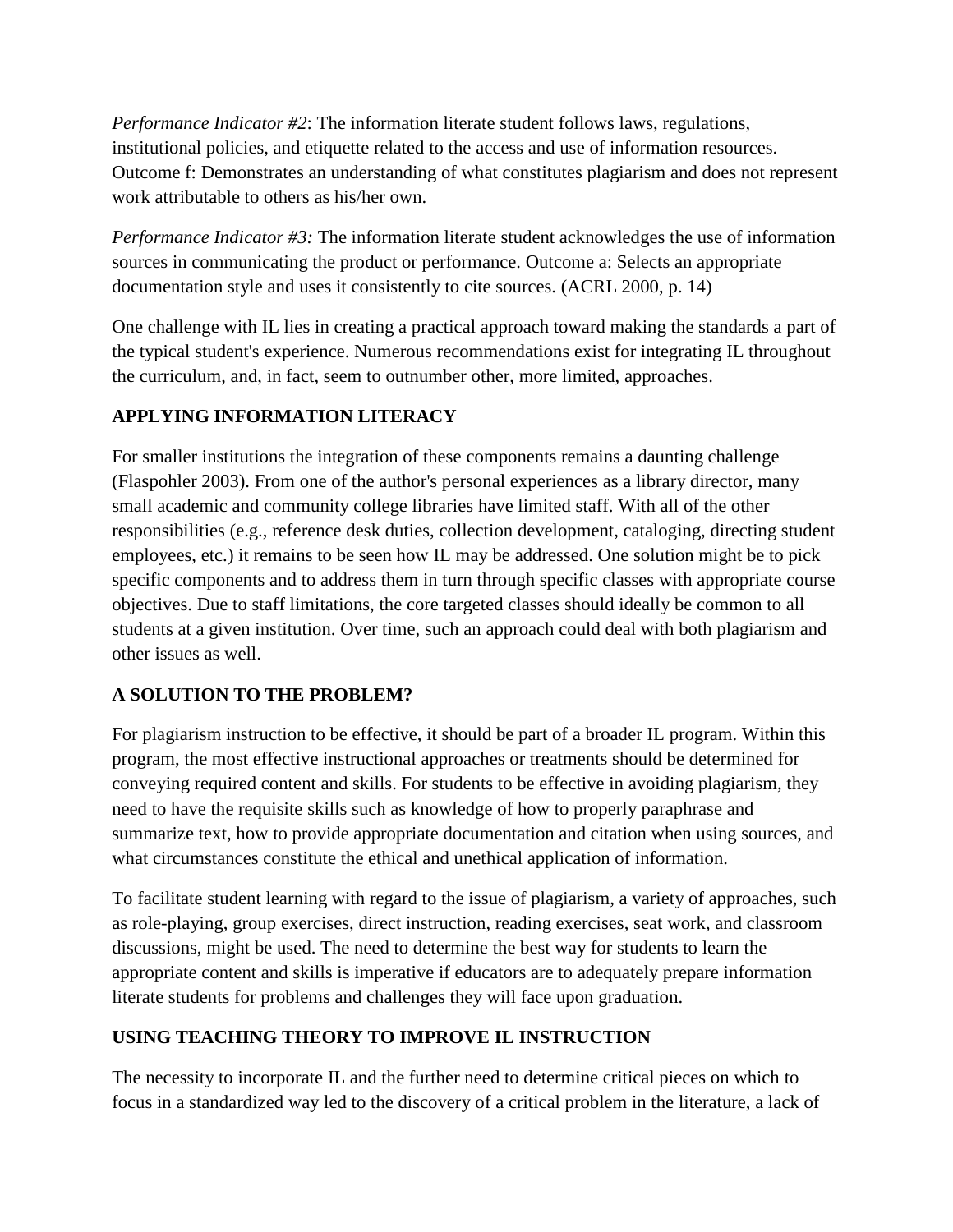understanding about how to avoid plagiarism, and, to a lesser extent, the ability to recognize all of the circumstances that formally constitute plagiarism. The next step in moving forward and beyond the current state was to determine the best approach toward addressing the problem. That is, what would be the best way to educate students more holistically (e.g., to affect their understanding, knowledge, and behaviors) while at the same time targeting the most critical area of application? One approach, based on Vygotsky's social constructivist theory, emphasizes the dialectical process that occurs between social environment and the individual as students attempt to make sense of knowledge and to apply it (Liu and Matthews 2005). For example, Sharkey and Culp (2005) emphasize an approach based on group work and active learning on the part of students. Brewer and Daane (2002) state that "social interaction is necessary for knowledge construction and active learning" (418). Concurrently, Lampert (2004) suggests an emphasis upon student-centered learning.

Other authors have described social constructivism, or student-centered instruction, in more specific ways. In practical terms, Cuban (2001) describes student-centered instruction as including equal or more talking on the part of students than teacher, students asking questions and engaging in discussion more than the teacher, the use of small groups, more flexibility for students in terms of movement around the classroom and the way that lessons are learned, and a more flexible use of work space. Conversely, Cuban describes the use of a teacher-centered approach as including significantly more talking by the teacher than by the students, instruction that involves the class as a whole as opposed to breakout groups, and traditional classroom seating arrangements with no real flexibility for students. In a practical sense, Burkhardt, MacDonald, and Rathemacher's (2003) IL workbook entitled *Teaching Information Literacy: 35 Practical Standards-Based Exercises for College Students*, which provides examples of suggested student-centered IL-based activities, is also helpful when exploring teaching theory alongside actual lesson plans.

Under other circumstances, perhaps those involving a more basic conveyance of knowledge, more traditional methods may be equally effective. For example, although Ismat Abdal-Haqq (1998) suggests constructivist approaches as a contributor to greater internalization of knowledge, he and others (e.g., Henry 2002) are careful to emphasize that other theoretical frameworks, such as direct instruction, may prove equally valid depending on instructional circumstances. Direct instruction is grounded in the teacher taking a formal, structured, and central role in instruction, breaking down larger lessons into smaller parts and employing frequent student feedback and practice (Rosenshine 1986).

### **RESEARCH QUESTIONS**

A number of different approaches may be viable in preparing students to avoid plagiarism, but is one method more effective than another? On the basis of the foregoing rationale, the following research questions were the focus of this study: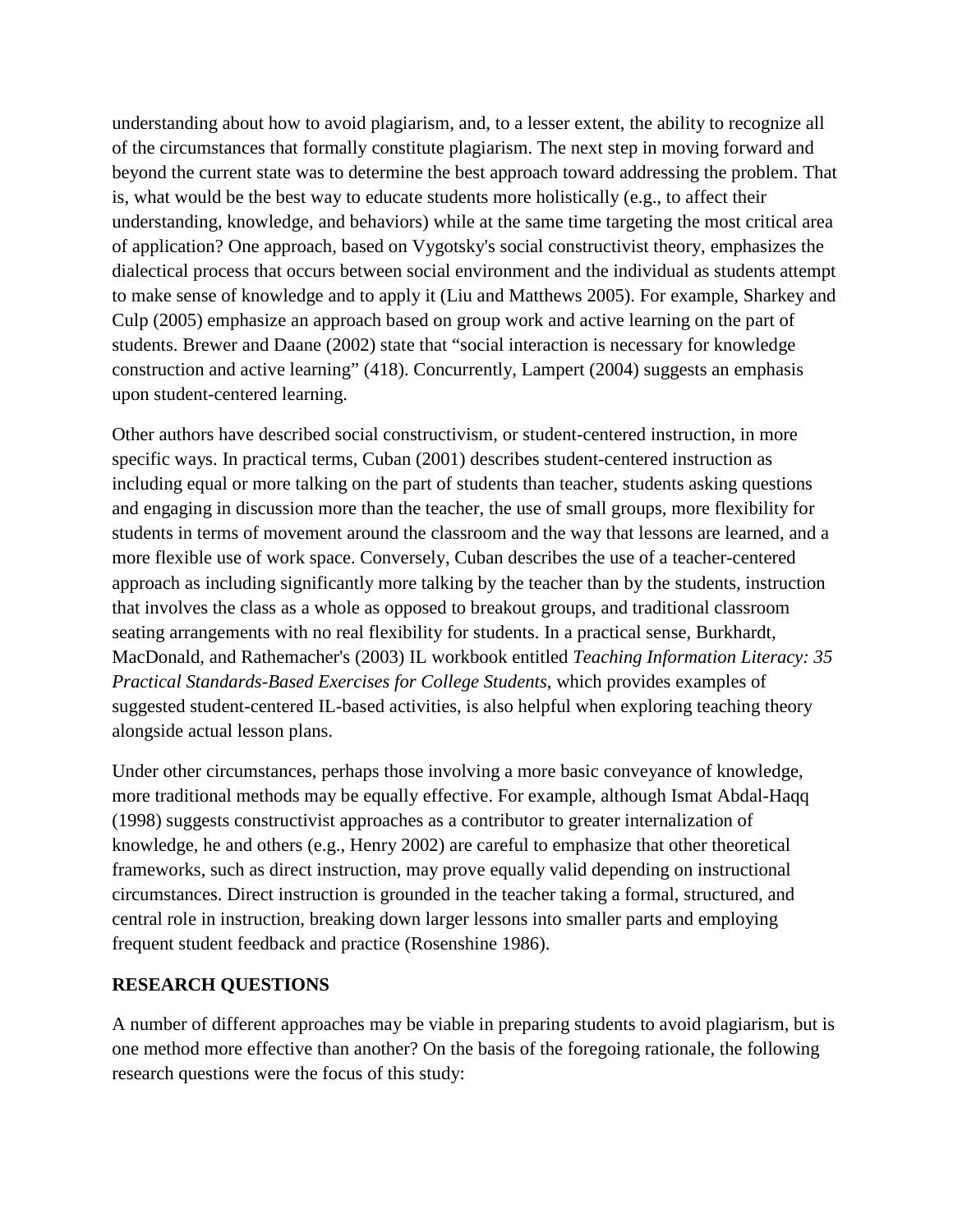Q.1: Will a student-centered (SC) approach based on dialectical/social constructivist-based instruction involving both group and role-playing exercises result in a better understanding of proper and improper paraphrasing (application) than direct teaching/traditional instruction (DI)?

Q.2: Will a SC approach based on dialectical/social constructivist-based instruction involving both group and role-playing exercises result in better understanding the contexts in which plagiarism occurs (theoretical understanding) than DI?

Q.3: Will the SC approach and DI approach result in a relatively equal improvement in content knowledge among students?

# **HYPOTHESES**

H1: Students receiving student-centered instruction will have higher mean scores on transfer/application of knowledge than students receiving PowerPoint presentations or direct instruction.

H2: Students receiving student-centered instruction will have higher mean scores on their theoretical understanding than students receiving PowerPoint presentations or direct instruction.

H3: Students receiving student-centered instruction, direct instruction, and PowerPoint presentations will have the same mean scores on content acquisition.

# **ACADEMIC DISHONESTY AND PLAGIARISM**

Any discussion of academic dishonesty and plagiarism in higher education must recognize the prolific work and writing of Donald McCabe, founder of the Center for Academic Integrity at Duke University. McCabe's work in turn, however, was initially based on that of a comprehensive multicampus study conducted by Bowers (1964) in 1963, which explored academic dishonesty among undergraduates. Bowers' landmark study was part of a broader examination of deviant behavior by students. According to Bowers, 75% of students surveyed admitted to some form of academic dishonesty with 30% admitting to plagiarism. Even more notable was the scope of Bowers' study that involved ninety-nine campuses of varied sizes and 5,000 students.

Following on the work of Bowers thirty years later, McCabe and Trevino (1997) conducted a similar study involving approximately 6,000 students (with 1,800 respondents) at thirty-one different institutions and came up with a self-reported cheating rate of 70%, with 51% admitting to plagiarism-related behaviors. One general limitation with McCabe and Trevino's study, however, is that it was conducted at schools with more selective admissions policies. A pilot study conducted by one of the authors at the institution where this study took place, however, showed a self-reported rate of 52% when asking 196 students whether or not they had included, verbatim, parts of other texts in their work without giving credit. Other studies corroborate the extent of this problem as well. For instance, Franklyn-Stokes and Newstead (1995), in a study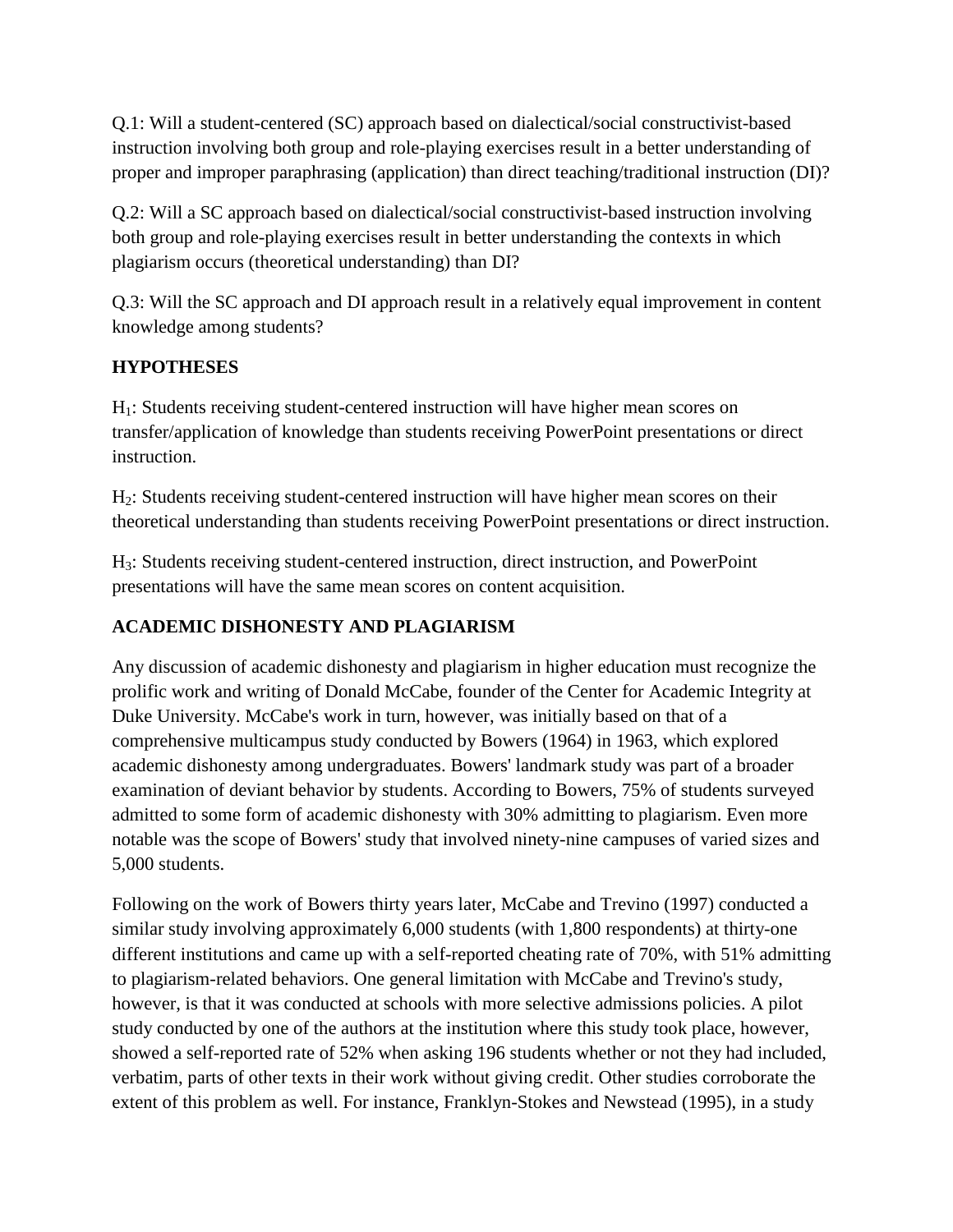that included the responses of 112 students, discovered a self-reported rate of plagiarism-related behaviors (more specifically, paraphrasing without citing) of 66%. Although all of these studies confirm the prevalence of the problem, Bowers' and McCabe and Trevino's studies carry special weight because of the large and diverse number of students involved. *The most glaring problem with the abovementioned data is that it does not give any indication as to how effective a treatment might be.* According to Lampert, most current research combines "plagiarism under the larger categorization of academic dishonesty" (348). She goes on to state "Unfortunately most recent attempts to integrate instruction on plagiarism have only scratched the surface… little has been written about information literacy in respect to the fifth ACRL information literacy standard on the ethical use of information" (349).

Other findings in the literature also led to the infusion of additional educational components into the actual instruction. For example, Davis and Luvigson (1995), in using a seven-item questionnaire administered to 2,153 undergraduates (juniors and seniors), discovered not only that 70% of the students admitted to cheating in high school and that approximately 50% of those who admitted to cheating admitted to doing it more than once but also that not allowing oneself enough time to get the work done was a significant factor in cheating. Oliphant (2002) also suggested management of one's time as a factor in addition to an inability to see the potential consequences if caught. As a result, time management and penalties are mentioned or explored very briefly in the instruction that this study employed.

Another key figure in plagiarism-related literature is Park. If Roig (whose work will be discussed shortly; 1997) and McCabe are the most important figures in the United States regarding academic dishonesty and plagiarism respectively, Park (2003, 2004) is a seminal figure in the United Kingdom with regard to academic dishonesty. Whereas numerous authors identify circumstances under which plagiarism occurs, Park has identified the most inclusive and coherent list. As a result, the instances of plagiarism he described were used to create the piece of the instrument in our study that seeks to determine whether students can or cannot identify theoretical examples of certain behaviors as representing plagiarism (e.g., Is it OK to borrow my friend's paper and turn it in as my own if he or she tells me it's OK with them?).

With regard to designing our instruction and assessment instrument, it is also important to note what some studies found *not* to be factors in the prevalence of student academic dishonesty. Among them is the inclusion of a stern statement about penalties for academic dishonesty. Paterson, Taylor, and Usick (2003), who conducted a qualitative study interviewing eight faculty and ten students, stated that this had *no effect* on whether students plagiarized. Likewise, Brown and Howell (2001), using 207 completed student surveys, concluded that the perceived seriousness of plagiarism was *no different* for students given a very severe "warning passage" at the beginning of an assignment and those who received no warning. Along these same lines,Braumoeller and Gaines (2001) also conducted a study involving approximately 180 students split between two separate political science courses at the University of Illinois at Urbana-Champagne. The experimental class received a severe warning about plagiarizing while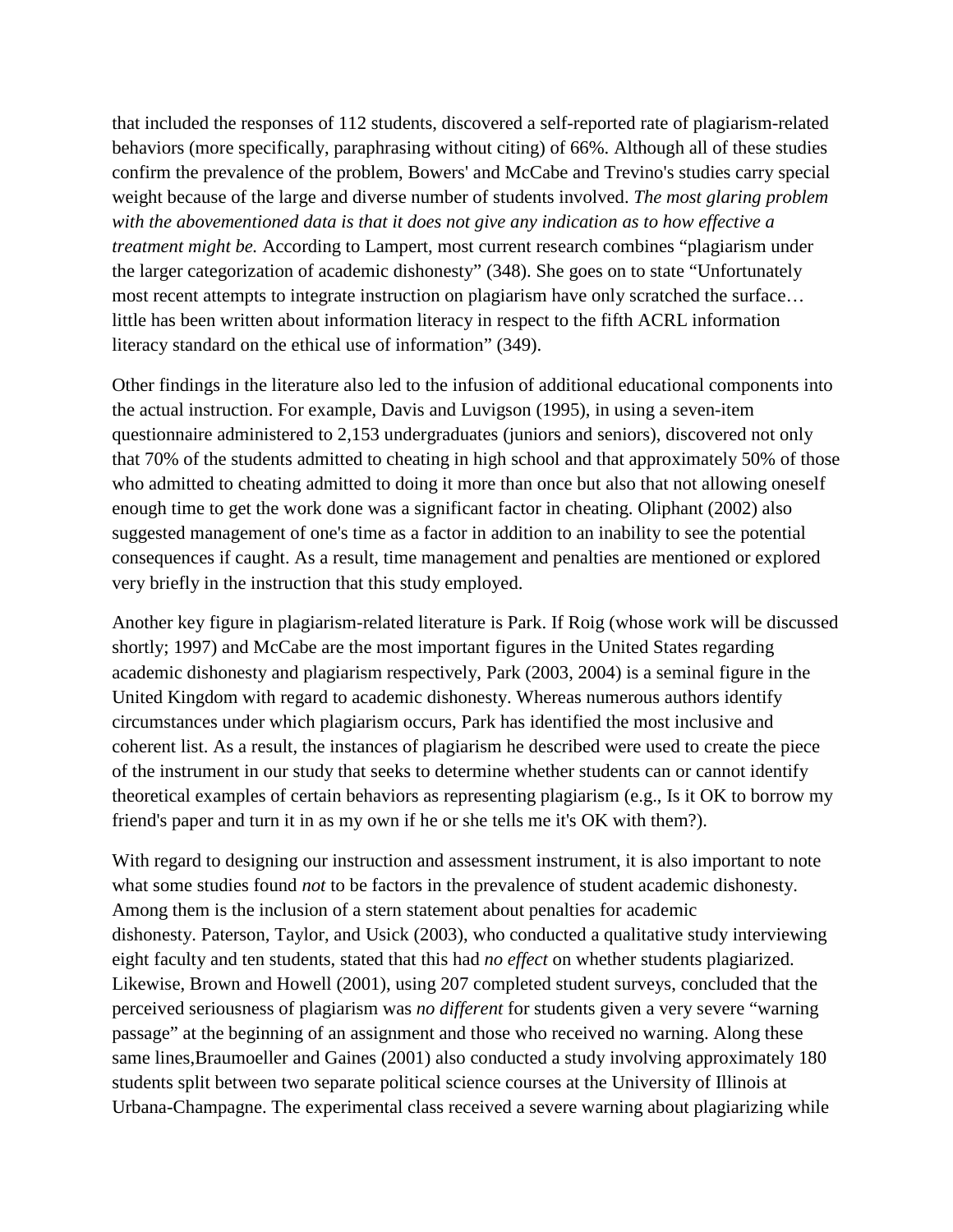the students serving as a control did not. They discovered that a warning "even in the strongest terms" had no effect (835).

Although McCabe and the other authors mentioned are critical sources in the literature regarding academic dishonesty (which includes plagiarism as a subset), Roig's work (1997) is the most prolific in specifically targeting plagiarism. His most significant contribution is an instrument that he calls the Plagiarism Knowledge Survey (PKS). Its original compilation consisted of ten restated versions of a given paragraph, of which eight constituted plagiarism. Later iterations included fewer items and different original text from which the samples were then changed as well. To ensure content validity, Roig consulted with two psychology instructors and two English instructors to help establish appropriate examples and agreement on which examples constituted plagiarism. When administered, respondents were required to identify which examples did and which did not constitute plagiarism. Roig first employed the PKS at two private colleges in New York with 316 student participants. He later conducted the study once again with an additional 231 undergraduates and came up with the same relative conclusion on both occasions:

The pattern of results obtained in the present study suggests that more than half of the students in our sample were not adequately informed about the proper procedures for paraphrasing text and thus could not correctly distinguish between various types of plagiarized versus correctly paraphrased text… [T]he present findings suggest that plagiarism may be a larger problem than previously thought, and that *a substantial amount of this activity may stem from ignorance*, on the part of students, over the proper rules for correctly paraphrasing text…. [*M*]*ore attention needs to be paid to teaching students the proper skills to avoid plagiarism*. (emphasis added, 118)

This conclusion highlights the false assumption that many educators make that students already know what does and does not constitute plagiarism specifically as it relates to proper paraphrasing.

After personally discussing the PKS with Roig (2004), we decided, based on the feedback that he shared, to alter the instrument and to incorporate it into the broader assessment instrument for this study. More specifically, Roig concurred that it would be appropriate to use a different, more basic text sample and to simplify the instructions. (Roig's versions were created for all ranges of respondents including graduate students and faculty whereas this study focuses exclusively on undergraduates.) Although most students could demonstrate a limited understanding of plagiarism in some way, a large number still had a problem when it came to application. While Roig did not actually test instructional approaches to see which worked best, he did identify a fundamental problem that seems to be relatively ignored. It is critical that students should not simply be told not to plagiarize; rather, they should receive detailed and in-depth instruction about what constitutes plagiarism in the hope that they might better understand and avoid this pitfall.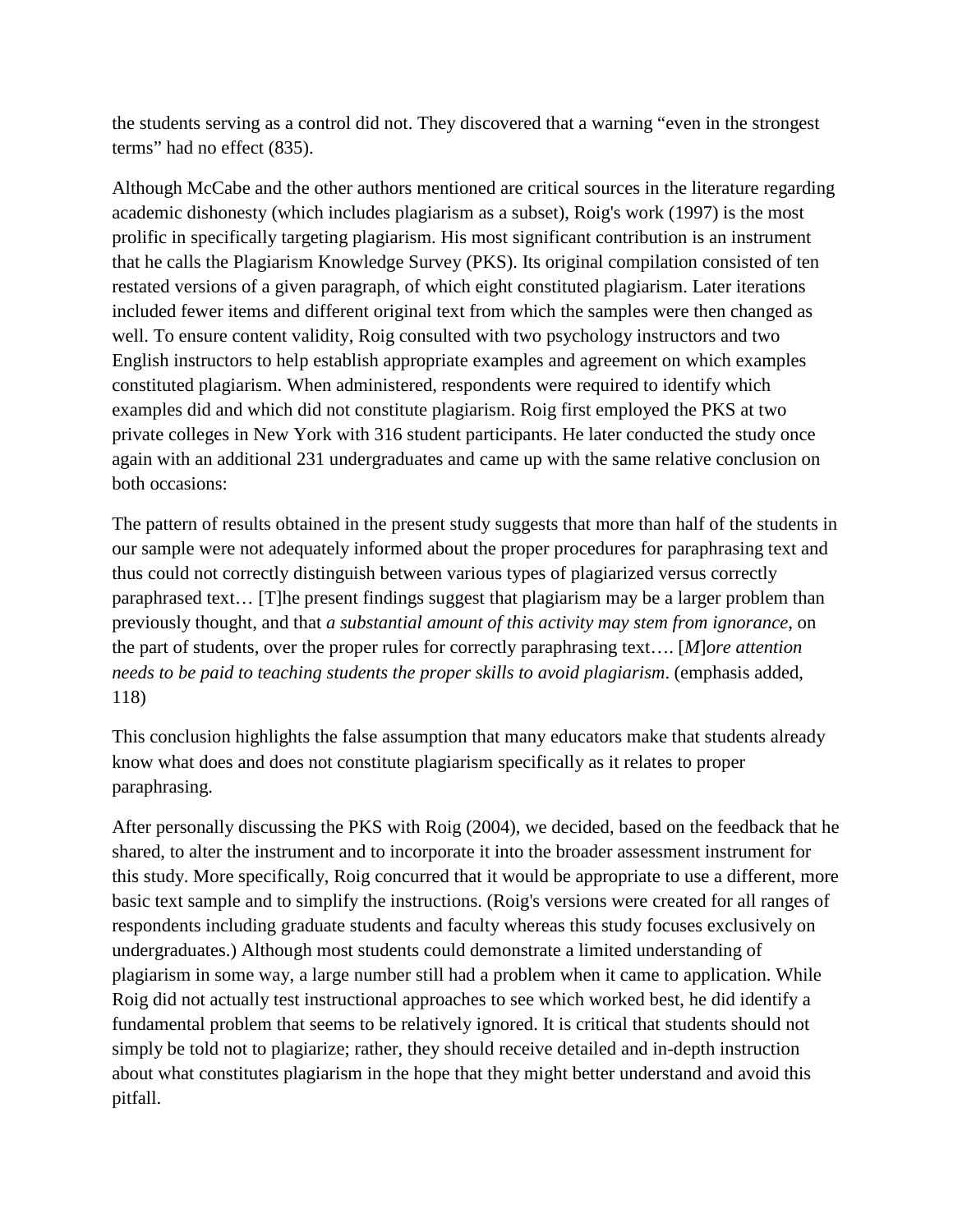While giving Roig credit for pointing out specific challenges, it is also important to emphasize that this problem has since received attention from others as well. Ashworth, Bannister, and Thorne (1997), in interviews conducted with nineteen students, uncovered the fact that "In general, plagiarism is a less meaningful concept for students than it is for academic staff…" (201).Auer and Krupar (2001), in their comprehensive discussion and literature review of the problem of "mouse click plagiarism," state that "some students do not know what plagiarism is or, if they know that it is wrong, they do not understand at what point using sources passes into plagiarism" (418). McGregor and Williamson (2005), in a qualitative study involving seventeen high school students, discovered that students who were very capable in defining plagiarism still had problems in understanding its application.

One other substantial study that did go beyond just stating or discussing the problem was also based on the use of Roig's PKS.Landau, Druen, and Arcuri (2002) conducted a study with ninety-four undergraduates at York College who took the PKS and then were required to restate information from a paragraph without plagiarizing. Students in the experimental group who received feedback in between taking the PKS and making the attempt (in the form of a PowerPoint presentation that went over the correct answers) did significantly better than those who received no feedback at all, thus demonstrating that even minimal instruction could have a positive effect.

# **PILOT STUDY**

Before the study under discussion, one of the authors conducted two pilot studies over the course of the 2004–2005 and 2005–2006 academic years. The original pilot, which employed a basic pretest and posttest approach, included only two classes with a total of approximately sixty undergraduates whereas the second pilot involved 196 undergraduates. The primary purpose of those studies was to determine whether the student-centered approach was practical as well as whether it and the instrument used to collect data needed reworking. Based on feedback from library staff and the course instructors, changes were made to include more detail for the students who would participate in a role-playing exercise. It was also determined that the examples used in a group exercise needed to be shortened and that the tests used to collect data needed to have simpler instructions.

### **STUDY PARTICIPANTS**

The participants in the present study were all undergraduate students attending Johnson & Wales University, Charlotte Campus. This institution's focus is educating career-oriented students. During the 2005–2006 academic year, when this study took place, the Charlotte campus initially enrolled approximately two thousand students. Of that number, 289 participated in this study, with all of the students enrolled in the Communications Skills course during the spring semester. Two hundred of these students were present for both the pretest and posttest, and these students constituted the sample of participants of the study. These participants were demographically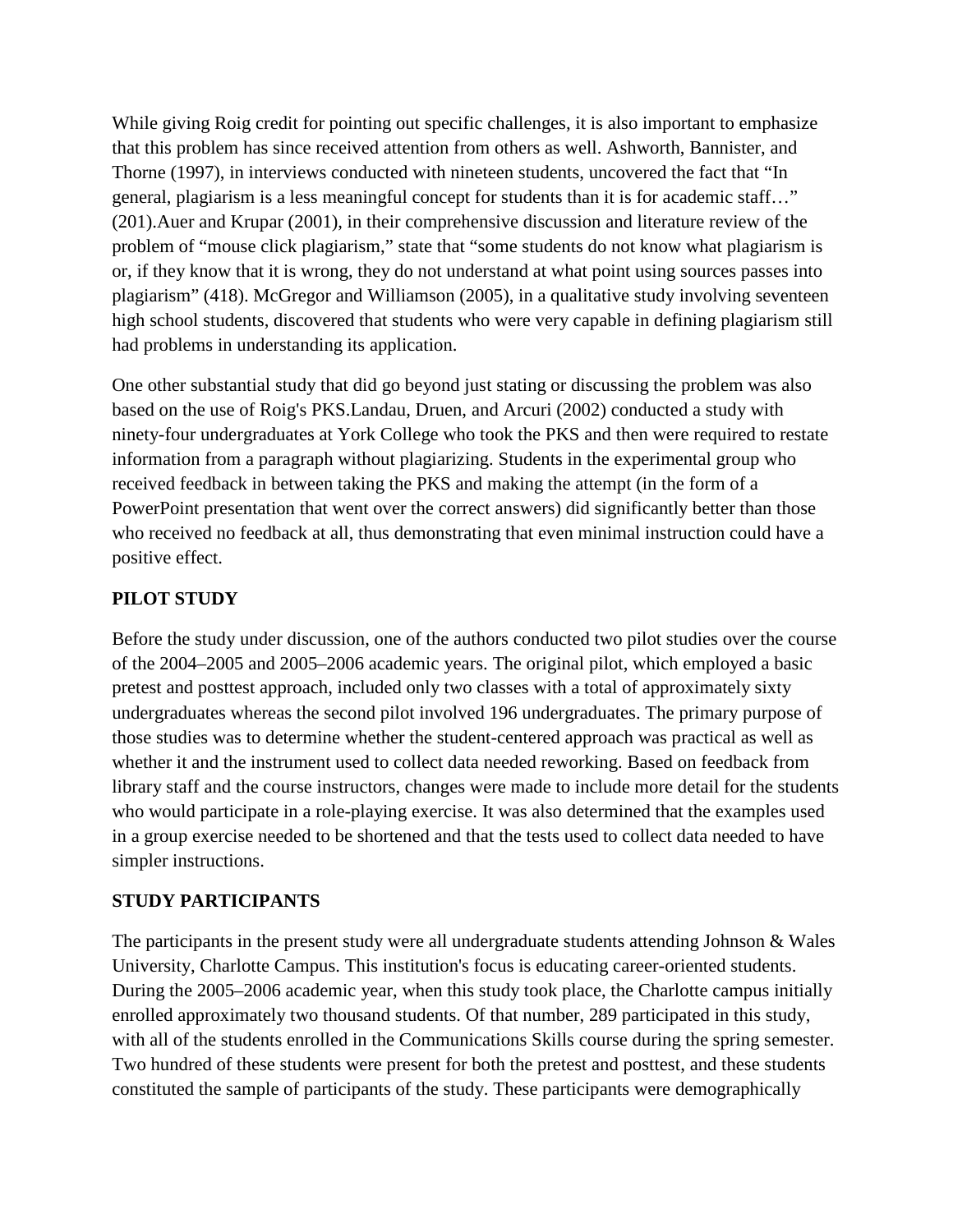distributed as follows. In terms of program areas, eighty-eight students identified themselves as culinary arts majors, fifty-four as hospitality majors, and fifty-seven as business majors. Eighty of the students were men and 120 were women. One hundred thirty-four students were between seventeen and nineteen years of age, fifty-two students were between twenty and twenty-two years old, and fourteen were twenty-three years or older. The average grade point average (GPA) was 3.12 out of a possible 4.0.

### **INSTRUCTIONAL APPROACHES**

While identical content was applied in all circumstances, three different instructional approaches were used. Each of these instructional approaches is described below.

### **Direct Instruction**

The direct-instruction (DI) method included lecture, board-based instruction, seat work, and occasional student feedback. The DI sessions began with the librarian working with the class as a whole to define plagiarism and related terms on the board. The librarian then placed examples of text on the board and engaged the class in a discussion of why (or why not, as the case may be) a particular manipulation of that text would be considered plagiarism. Following this, the librarian placed another example on the board and students were given time to attempt a proper paraphrasing independently. Individual participants were then asked to share their examples, and the librarian asked the other participants whether the example was acceptable and to justify their judgments. The session continued as the librarian led students in identifying how students plagiarize, how teachers uncover plagiarism, what penalties for plagiarism exist at their institution, and strategies for avoiding plagiarism. For example, topics such as better note taking, time management, and use of the Writing Center were explored. All major points were written on the board.

### **PowerPoint Lecture**

Another didactic approach (which served as the control group) was the PowerPoint (PPT) lecture. This approach, while including limited opportunity for student-teacher interaction, was much more straightforward and didactic than the DI sessions. It differed most substantially in the sense that, rather than working more with students to define relevant words, the terms, such as a definition of plagiarism, were simply provided on PowerPoint slides. Additionally, the librarian did not manipulate the text, but rather had several unacceptable and one acceptable paraphrase attempt already written into the slides. The other material mentioned in the description of DI was delivered in a similar fashion using PowerPoint slides. No seatwork was conducted in this teaching strategy.

### **Student-Centered Approach**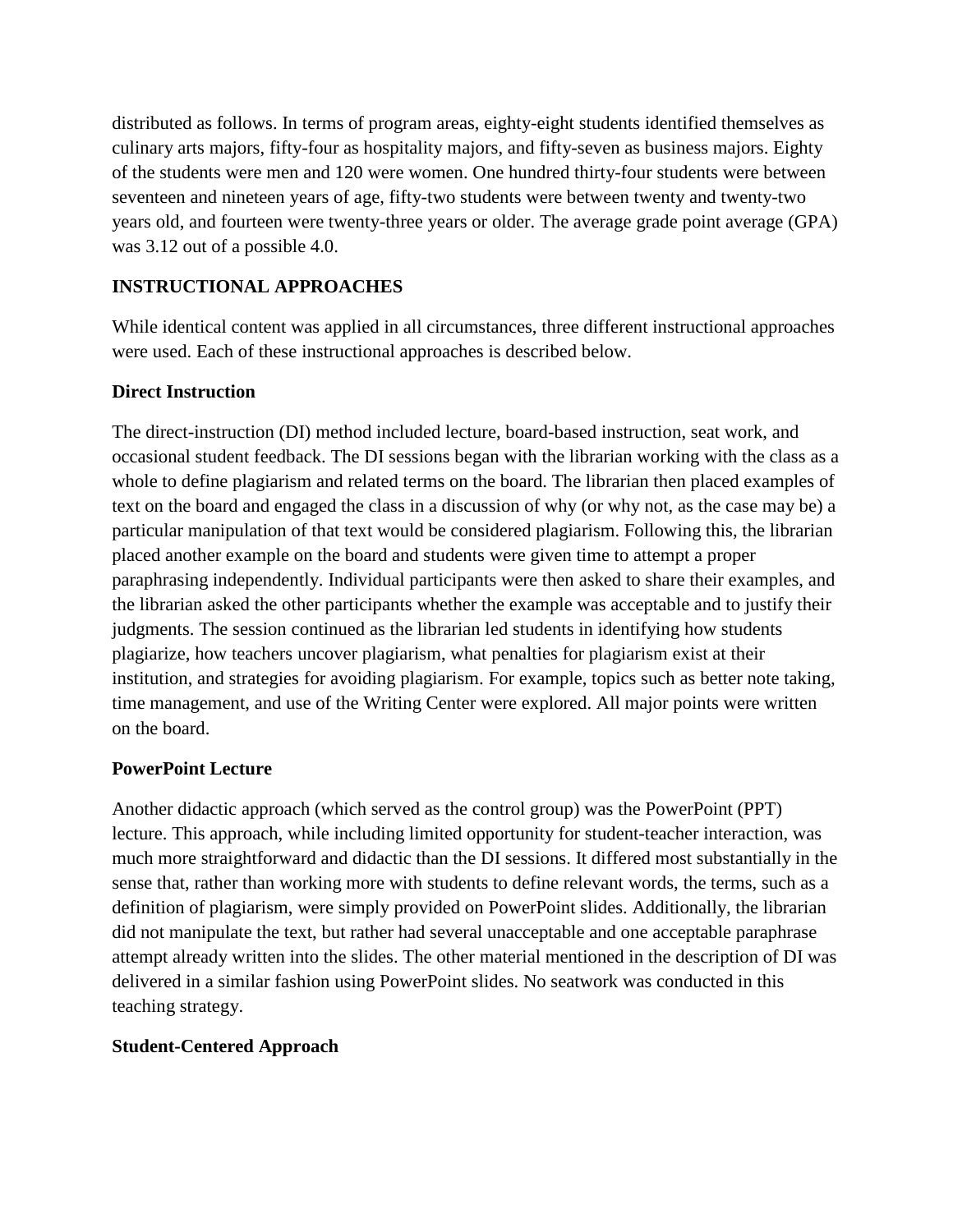The student-centered (SC) approach included group and role-playing exercises. Although the instructor played a significant role, it was primarily to provide guidance, to answer questions, and to help students uncover information that they might have left out of their discussions and role plays. These sessions began with the librarian handing out a group exercise that required students, in groups of three to five, to develop definitions for plagiarism and plagiarism-related terms. While in their groups, they examined and discussed various paraphrasing examples to determine which would or would not be considered plagiarism. After a period of time, the librarian asked the groups to share their conclusions with the class. The librarian's role was to moderate any disagreement between groups by fostering further discussion.

The second part of the SC approach involved role-playing exercises, two of which highlighted plagiarism and one copyright violation. Student volunteers were given time to discuss their parts with one another and to go over a list of points they would be expected to make. For example, one student might be called upon to play an "instructor" who must confront a "student" who has plagiarized. In the plagiarism examples, the "instructor" would be required to tell "students" how they discovered the plagiarism, why what "students" did is considered plagiarism, the possible penalties students who plagiarize can incur, and strategies that can be used to avoid plagiarizing in the future. The "student," on the other hand, would be required to offer typical excuses for plagiarizing, such as having two jobs, waiting until the last minute, having confusion about citations, and so on. It should be noted that the students were given wide latitude and encouraged to be creative in their roles.

### **INSTRUMENTATION**

The instrument used to collect data in this study combines components of several instruments into one so as to get a more complete picture of the factors being studied. The complete instrument, in addition to soliciting demographic information such as major, GPA, gender, and age, tested the following areas: transfer and application of knowledge about plagiarism, theoretical instances and understanding of plagiarism, and content knowledge about terms used in discussing plagiarism.

### **Transfer and Application of Knowledge of Plagiarism**

The instrument used in this study was compiled by the authors and incorporated an adapted version of the Plagiarism Knowledge Survey (PKS) initially developed by Roig (1997). In this part, students are asked to determine which of the examples are successfully paraphrased and which would constitute plagiarism.

Before this study was undertaken, Roig was contacted in 2004 to discuss our use of his instrument and possible adaptations to the specific group being studied. As a result of this communication and the two pilot studies, the examples and instructions were simplified to make them more relevant and easier to understand by a typical Johnson & Wales undergraduate. Since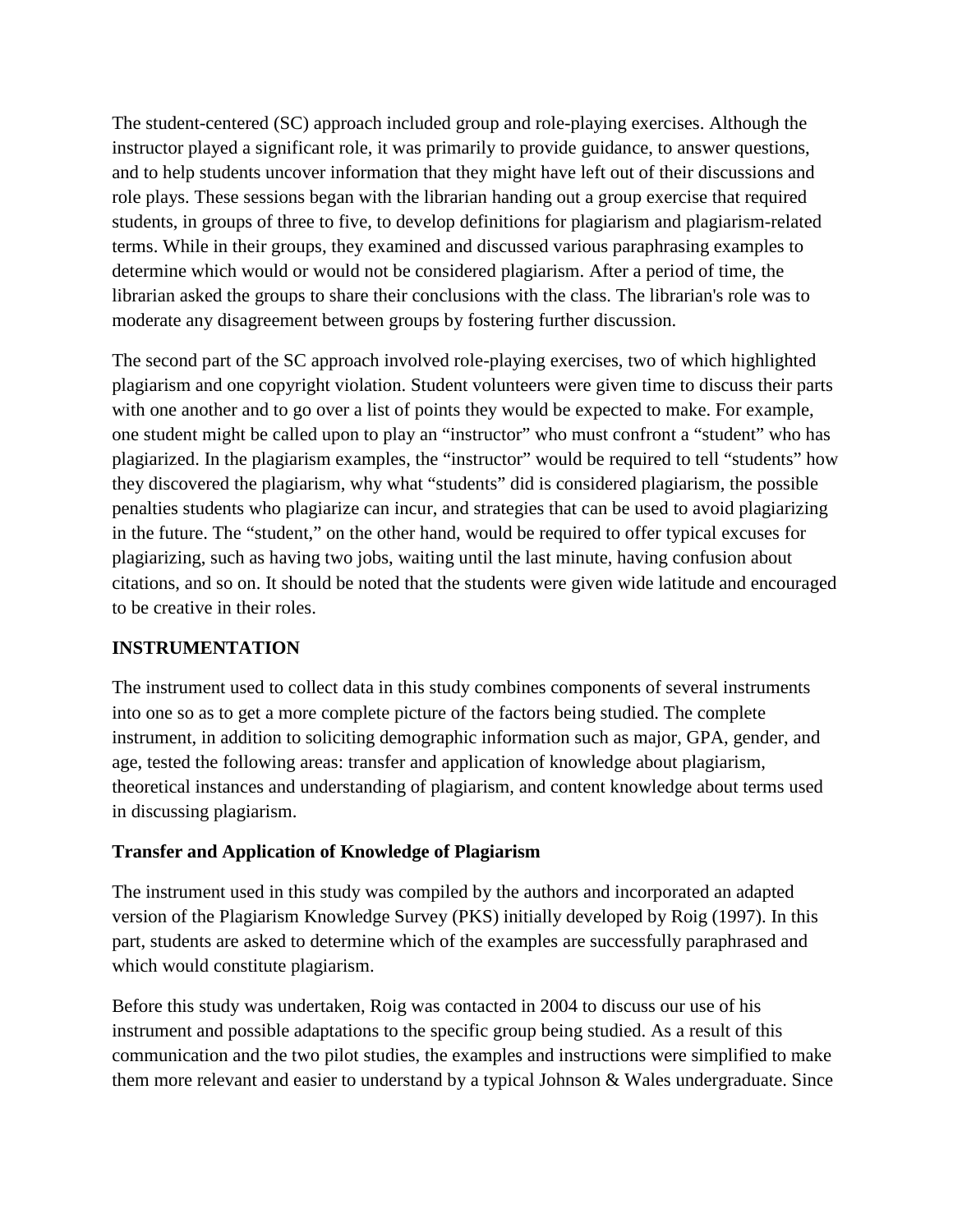the PKS provides six examples in this area, a total score of six on this portion of the instrument indicates that the student has correctly judged each example.

### **Theoretical Understanding of Plagiarism**

Another aspect of the study was to determine whether students understand what circumstances (besides improper paraphrasing) constitute plagiarism. This involves the area described as theoretical instances and understanding. Within this section of the instrument, students were asked to identify which actions, such as copying a paper from the Internet, copying a paper from a friend, or including another author's ideas without citation, and so on are examples of plagiarism. In total, six examples were provided. In these examples one consisted of an acceptable use of another author's ideas and the other five represented various instances of plagiarism. As in the section of the instrument measuring transfer and application of knowledge of plagiarism, a score of six in this section also indicated that a student judged each instance correctly.

### **Content**

Yet another section of the instrument included content-based multiple choice questions, which, for example, asked students to select from alternative definitions provided for terms such as plagiarism, paraphrasing, and copyright. A score of ten indicated that a student selected the correct response for all items in this area.

# **Fidelity of Treatments**

A final feature of the posttest was a series of questions asking students to indicate their levels of agreement concerning the presence of particular activities that might have been included in their instructional experiences about plagiarism. This was done to provide evidence as to whether the librarian or instructor conducted the treatments as they were intended. These data were collected using a series of six Likert scales that asked the participants to indicate their levels of agreement with statements that a particular activity had occurred during instruction.

### **PROCEDURE**

Classes were taken intact and randomly assigned to instructional approaches. Librarians were randomly assigned to two of four classes receiving each treatment. In other words, the sample included two DI, two SC, and two PPT sessions for each of two librarians, for a total of twelve classes.

Instruction was conducted within a time frame slightly greater than one hour in an English Communications Skills course. This course is a requirement for all four-year students. English faculty scheduled to teach the course were contacted before the spring semester began and asked if the librarians could provide the instruction between the second and fourth week of class. All of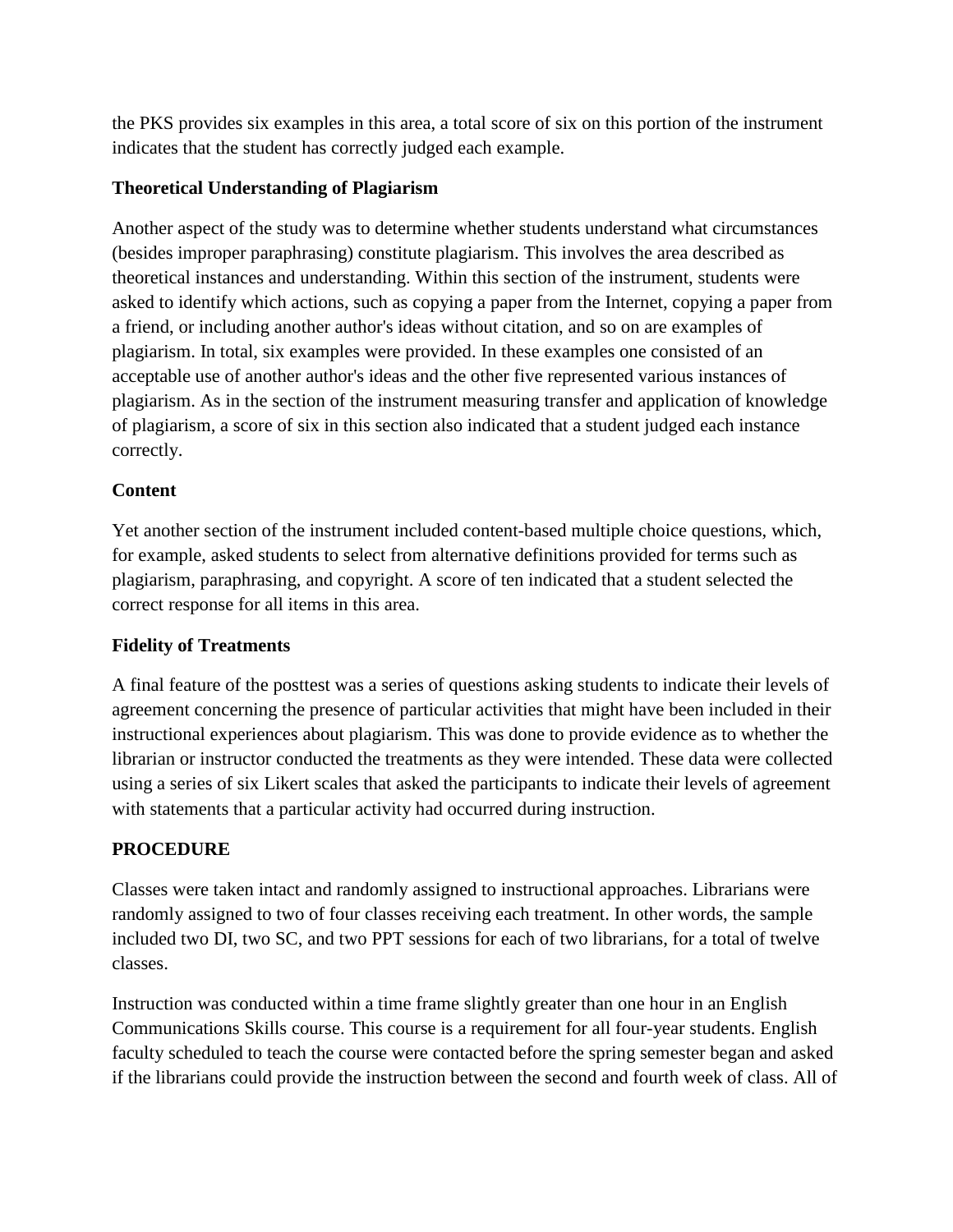these faculty members agreed to allow the librarians to do so. They were all also asked not to address any issues of plagiarism before the librarian's visit to their class.

All classes received the pretest version of the instrument followed by one of the instructional approaches. Following the pretest and the administration of instruction, the librarian returned to the class approximately two weeks later to administer the posttest. After this was done, pretest and posttest data were matched based on student-provided J numbers (unique numbers assigned to each student).

# **DATA ANALYSIS**

Since whole classes were assigned to the three educational treatments, it is possible that the groups were different on variables that could affect their learning about plagiarism. For instance, it could be that older students reacted better to direct instruction than younger students, but younger students reacted better than older students to PowerPoint instruction. In such a case we could not know whether any differences observed between participants' performance after the educational treatments were due to the treatments themselves or just to the differences between groups due to the differences of characteristics of the participants prior to the treatments. Thus, the treatment groups were compared on (a) academic major, (b) age, (c) gender, and (d) grade point average (GPA). Since the librarian/instructors were assigned to the treatment classes randomly, it was also important to eliminate the instructor effect on the groups as a possible cause of group differences after treatment. To do this, the data was examined to determine if the proportion of participants taught by each librarian/instructor was the same in each of the three treatments. Chi-squared tests were used to examine all of the variables listed above except GPA. The GPAs of the participants in the three groups were compared using analysis of variance.

To test the hypotheses involving participants' agreement with the statements about activities used in instruction, one-way analysis of variance was used to determine if there were any differences in agreement between those who received each of the three educational treatments. The primary purpose of this analysis was to make sure that instruction in each of the three treatment groups covered the same material so that we could be confident that any differences seen between the groups in their knowledge of plagiarism were due to the teaching method used and not due to the content presented in the course.

Finally, analyses of variance (ANOVAs) were conducted to test the main hypotheses about the relative efficacy of the three educational treatments. Three ANOVAs were carried out (one for each of the three sections of the instrument) with the pretreatment scores used to equate the treatment groups. Specifically, these statistical tests were used to determine if there were any differences in participant learning due to the educational treatments used by the library instructors.

# **EQUIVALENCE OF GROUPS**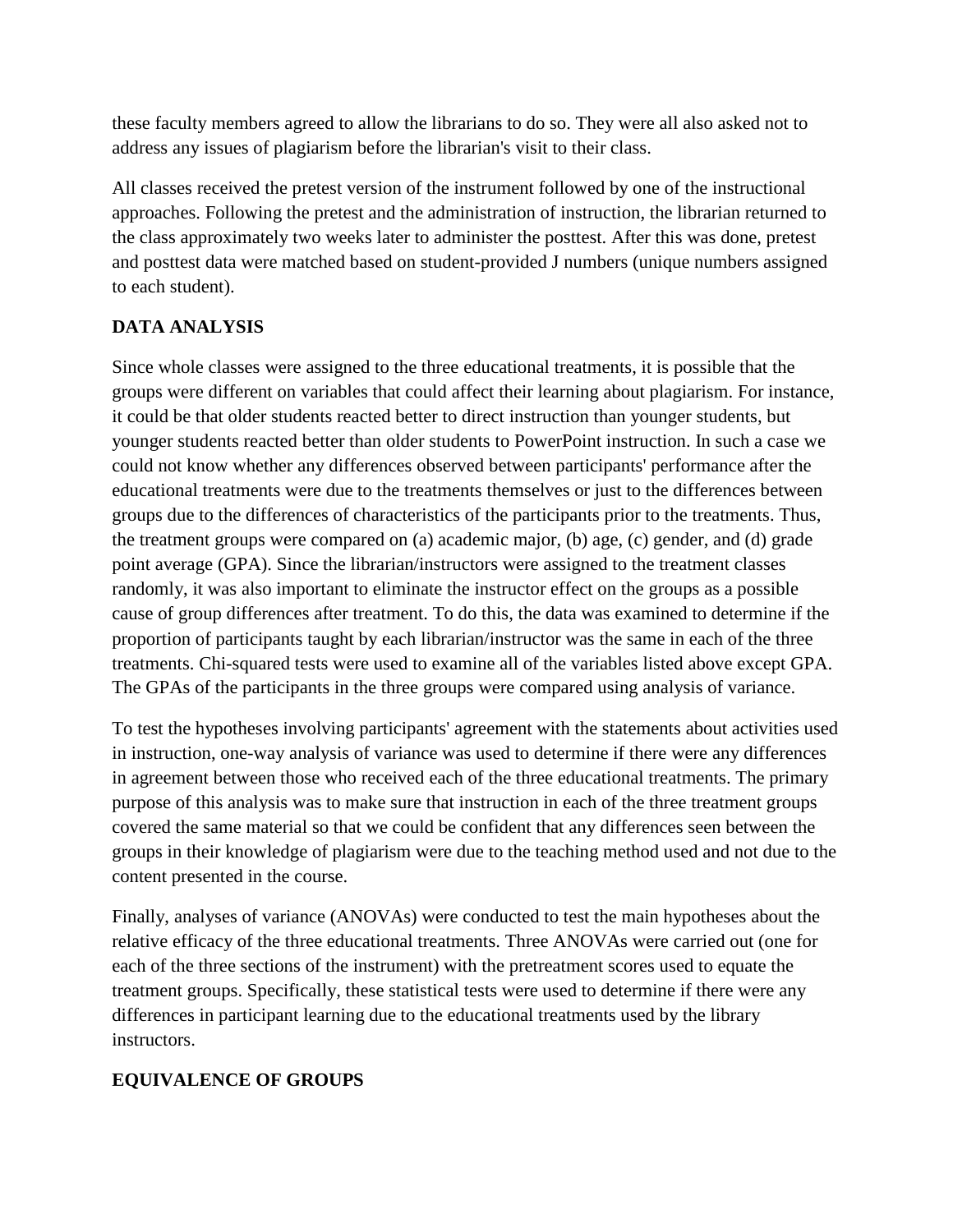Table 1 presents the results of the statistical tests designed to examine the equivalency of the three treatment groups on the demographic characteristics listed above and in the distribution of the instructors among the three educational treatments.

| Demographic      | <b>Power Point</b><br>Instruction $n$ (%) | Direct-<br>Instruction $n$ (%) | <b>Student-Centered</b><br>Instruction $n$ (%) | $\chi^2$ | df             | $\boldsymbol{p}$ |
|------------------|-------------------------------------------|--------------------------------|------------------------------------------------|----------|----------------|------------------|
|                  |                                           |                                |                                                | 12.33    | $\overline{4}$ | $0.02*$          |
| Program          |                                           |                                |                                                |          |                |                  |
| Culinary<br>Arts | 40(45.5)                                  | 17(19.3)                       | 31(35.2)                                       |          |                |                  |
| Hospitality      | 21(26.6)                                  | 20(31.7)                       | 13(22.8)                                       |          |                |                  |
| <b>Business</b>  | 18(22.8)                                  | 26(41.3)                       | 13(22.8)                                       |          |                |                  |
| Age              |                                           |                                |                                                | 2.51     | $\overline{4}$ | 0.64             |
| $17 - 19$        | 49 (62.0)                                 | 46(71.9)                       | 39 (68.4)                                      |          |                |                  |
| $20 - 22$        | 25(31.6)                                  | 14(21.9)                       | 13(22.8)                                       |          |                |                  |
| $23+$            | 5(6.3)                                    | 4(6.3)                         | 5(8.8)                                         |          |                |                  |
| Gender           |                                           |                                |                                                | 1.21     | $\overline{2}$ | 0.55             |
| Male             | 35(44.3)                                  | 25(39.1)                       | 20(35.1)                                       |          |                |                  |
| Female           | 44(55.7)                                  | 39(60.9)                       | 37(64.9)                                       |          |                |                  |
| Librarian        |                                           |                                |                                                | 0.18     | $\overline{2}$ | 0.92             |
| Librarian<br>#1  | 37(46.8)                                  | 28 (43.8)                      | 25(43.9)                                       |          |                |                  |
| Librarian<br>#2  | 42 (53.2)                                 | 36(56.3)                       | 32(56.1)                                       |          |                |                  |

**Table 1.** Participant Demographics Data By Instructional Approach

Note:  $* p < .05$ 

The results of the comparisons showed that there were equal proportions of participants in each treatment group based on their ages and gender. In addition, proportions of participants who received instruction from each of the librarians were the same across treatment groups.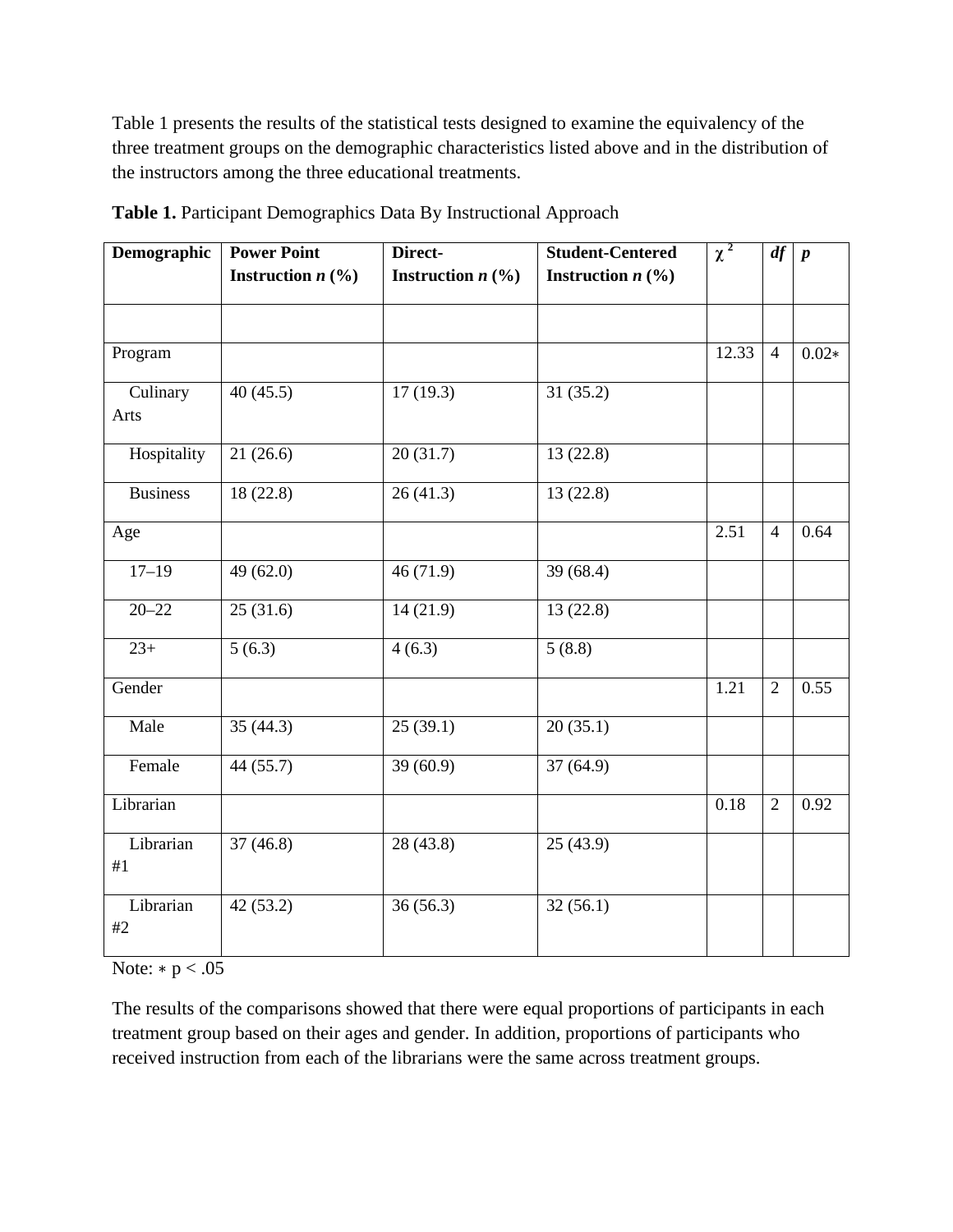There were significant differences in participants' majors across treatments. For example, more Culinary Arts students attended the PowerPoint and student-centered instruction than direct instruction. In addition, more business majors were in the direct-instruction classes than in the PowerPoint or student-centered instruction.

An analysis of variance indicated that the GPAs differed among the treatment groups. The average of the GPAs obtained before treatments was higher for the student-centered instruction treatment ( $M = 3.36$ ) than for participants in the PowerPoint instruction ( $M = 3.04$ ) or direct instruction ( $M = 3.12$ ). Despite the existence of this difference, we decided that the small size of the difference made it unnecessary to account for this difference in further analysis.

# **INDUCTION OF TREATMENTS**

To determine the internal validity of the implementation of the three treatments, the study compared the students' perceptions of the treatment in which they participated by treatment group. This would be a measure of how faithfully and efficaciously the librarian/instructors carried out the treatments.

As noted in the Methods section, we obtained a measure of the posttreatment student perceptions of the treatment strategies used by librarians and instructors during the training sessions. Specifically, students were asked their levels of agreement with statements that their sessions involved interaction, seatwork, lecturing, and group work. Low scores indicated participant agreement that a particular activity took place whereas high scores indicated disagreement. The following statements constituted this portion of the instrument:

Statement #1 – The session was highly interactive.

Statement #2 – Principles describing plagiarism were taught.

Statement #3 – The session involved mostly lecture.

Statement #4 – Seatwork exercises were used to teach about plagiarism.

Statement #5 – Blatant and unintentional plagiarism cases were discussed and compared.

Statement #6 – Students worked in groups to define plagiarism and to identify examples.

As hoped for, differences were not significant with items such as "Principles of plagiarism were taught." There were, however, expected differences when students responded to statements such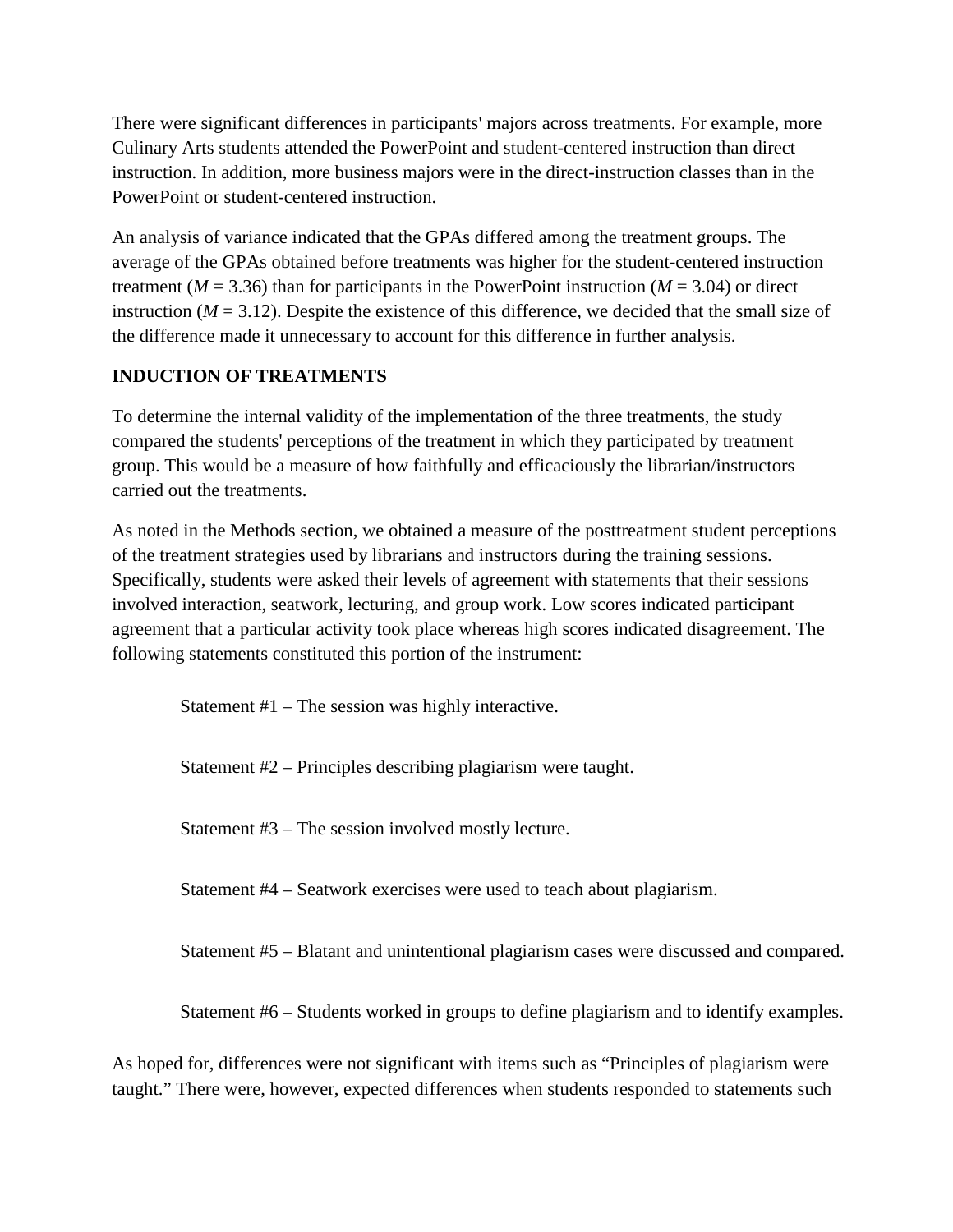as "The session was highly interactive." This confirmed the authors' claim that the experimental sessions were viewed as student centered from the students' perspective as well as their own. The data from this portion of the instrument are summarized in Table 2.

|                                                                              | <b>PowerPoint</b><br><b>Instruction</b> |      | Direct-<br><b>Instruction</b> |      | Student-<br><b>Instruction</b> |                  |      |                  |           |                  |
|------------------------------------------------------------------------------|-----------------------------------------|------|-------------------------------|------|--------------------------------|------------------|------|------------------|-----------|------------------|
| <b>Statement</b>                                                             | $\boldsymbol{M}$                        | SD   | $\boldsymbol{M}$              | SD   |                                | $\boldsymbol{M}$ | SD   | $\boldsymbol{F}$ | df        | $\boldsymbol{P}$ |
| The session was highly<br>interactive                                        | 2.61                                    | 0.95 | 2.63                          | 1.13 |                                | 2.04             | 0.80 | 7.21             | 2,<br>197 | $\lt$<br>$.01*$  |
| Principles describing<br>plagiarism were taught                              | 1.68                                    | 1.01 | 1.88                          | 1.30 |                                | 1.61             | 0.80 | 1.01             | 2,<br>197 | .37              |
| The session involved<br>mostly lecturing                                     | 2.30                                    | 1.04 | 2.38                          | 1.06 |                                | 3.09             | 0.89 | 11.43            | 2,<br>197 | $\lt$<br>$.01*$  |
| Seatwork exercises were<br>used to teach about<br>plagiarism                 | 2.24                                    | 1.11 | 2.28                          | 1.27 |                                | 1.82             | 0.76 | 3.55             | 2,<br>197 | $.03*$           |
| <b>Blatant</b> and<br>unintentional plagiarism<br>cases were discussed       | 1.84                                    | 1.06 | 2.02                          | 1.24 |                                | 1.74             | 0.84 | 1.09             | 2,<br>197 | .34              |
| Students worked in<br>groups to define<br>plagiarism and discuss<br>examples | 3.78                                    | 1.23 | 3.38                          | 1.35 |                                | 1.58             | 0.94 | 60.45            | 2,<br>197 | $\lt$<br>$.01*$  |

|  |  | Table 2. Pererception of Teaching Method by Instructional Approach |  |
|--|--|--------------------------------------------------------------------|--|
|  |  |                                                                    |  |

Note:  $*p < .05$ 

# **TESTS OF THE RESEARCH HYPOTHESES**

The internal consistency reliability of the posttest scores on three scales of the data collection instrument was examined using Cronbach's alpha reliability coefficient. For the Theoretical Understandings, Transfer/Applications, and Content scores, the values of alpha were .65, .49, and .44, respectively. The particularly low values for the scores on the latter two sections are noteworthy but not particularly unexpected since each section of the instrument contained a rather limited number of items. For this reason and because this study is a preliminary investigation of the effects of instruction in this area, these values are considered acceptable.

After accounting for potential initial differences in groups, the appropriate delivery of treatments, and the reliability of the instrument sections, three analyses of variance were conducted to test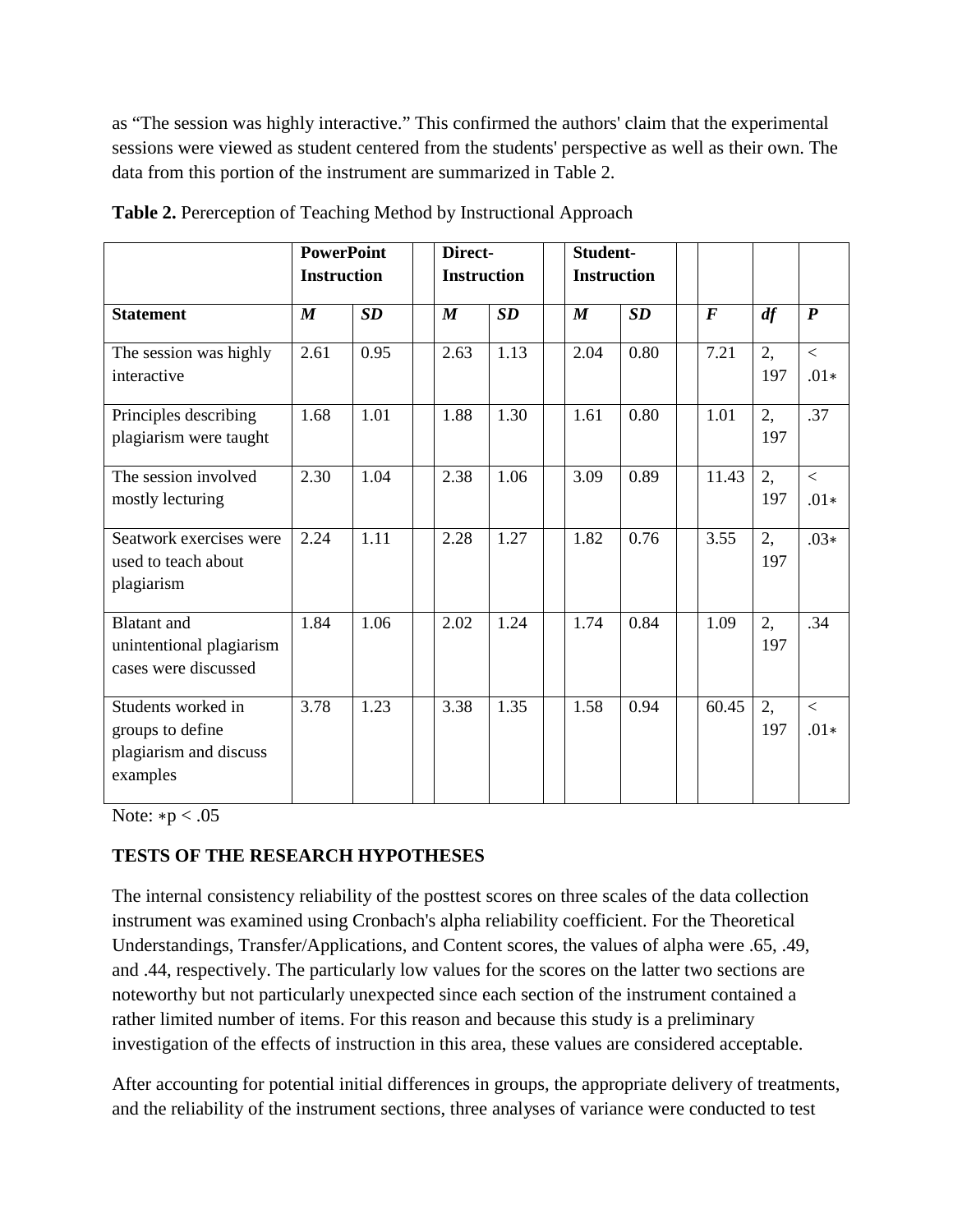the main research hypotheses. Three 2 X (2) mixed ANOVAs were conducted separately of each dependent variable (i.e., the separate scores measuring plagiarism). In each analysis, the within-Ss independent variable was time of measurement (pre- or posttreatment) and the between-Ss variable was the method of instruction.

Hypothesis #1 – Students receiving student-centered instruction will have higher mean scores on transfer/application than students receiving PowerPoint presentations or direct instruction.

This hypothesis would be supported by the observation of a significant interaction between the change of scores on the pre- and posttreatment transfer/application measures and the method of instruction used, followed by post hoc tests showing that the change was highest for students receiving student-centered instruction. Put simply, we expected that there would be a difference between the pre- and posttreatment scores since instruction was going on in all groups. The research question actually asked whether the change in these scores over the time in treatment was different between any of the pairs of the three groups. If it were, there would be an interaction between the time of instruction (i.e., pre- and posttreatment) and the educational treatment used. The analyses of variance would tell us whether we had such an interaction. We could then conduct so-called post hoc tests to determine which pairs of treatment measures were different from each other. No interactions were identified between the differences in transfer/application measures over the course of treatment and the instructional method. Thus, the hypothesis that student-centered instruction was superior to the other two methods of instruction in teaching transfer and application of knowledge of avoiding plagiarism was not supported.

Hypothesis #2 – Students receiving student-centered instruction will have higher mean scores on theoretical understanding than students receiving PowerPoint presentations or direct instruction.

Again, we conjectured that Hypothesis #2 would be supported by the observation of a significant interaction between the change of scores on the pre- and posttreatment theoretical understanding measures and the method of instruction used, followed by post hoc tests showing that the change was highest for students receiving student-centered instruction. However, no interactions were found between the differences in theoretical knowledge and the instructional method. Therefore, all groups made gains on the theoretical knowledge but none of the groups was superior to the other in meeting this objective.

Hypothesis #3 – Students receiving student-centered instruction, direct instruction, and PowerPoint presentations will have the same mean scores on content acquisition.

Unlike the other two hypotheses, this hypothesis suggests that no differences would exist between treatments in terms of their ability to facilitate the learning outcomes that were desired (a null hypothesis). We found no evidence that differences across groups were present.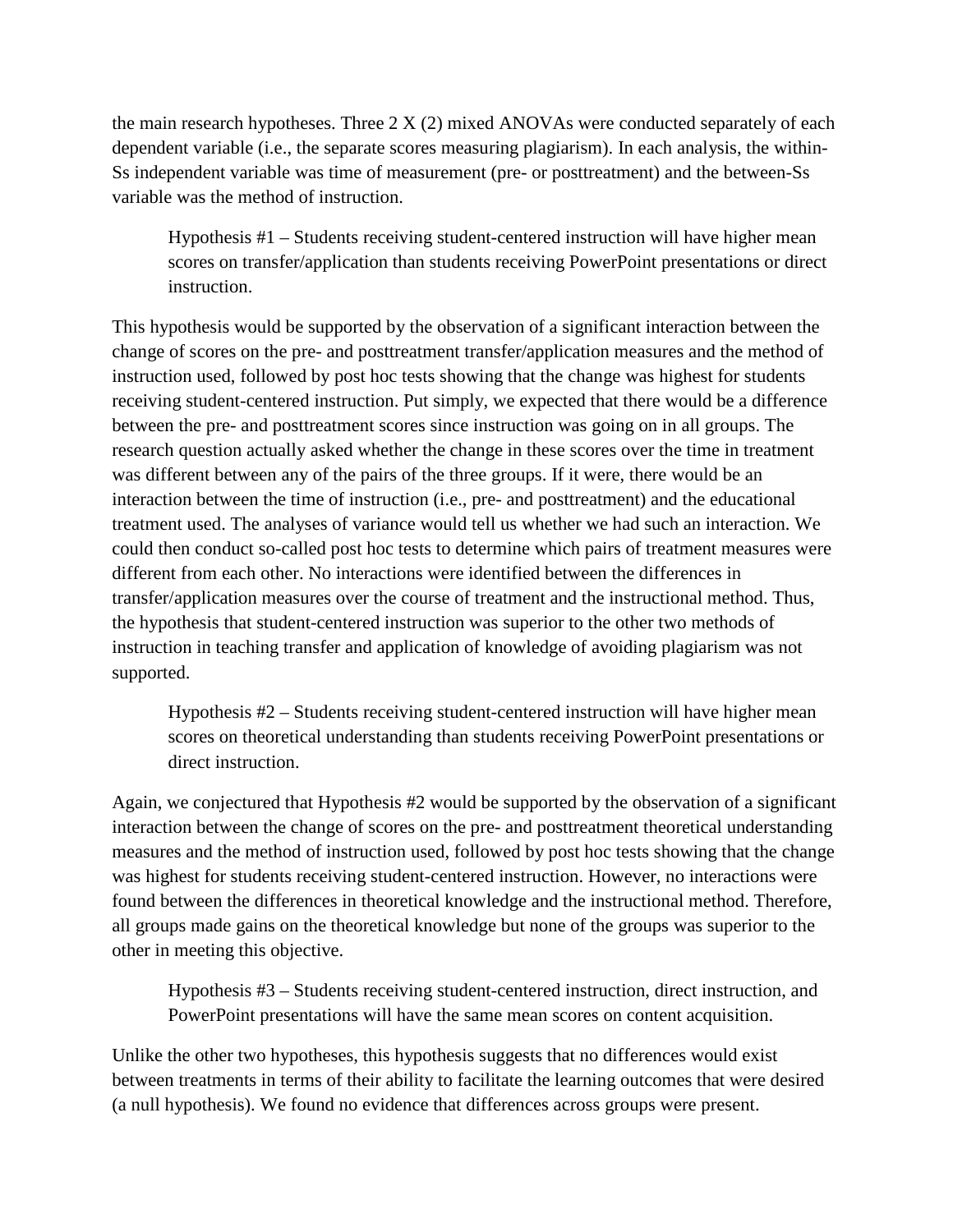#### **DISCUSSION OF RESULTS**

#### **Research Question #1**

The first research question considered whether SC instruction integrated within an IL program could significantly improve student functional understanding of plagiarism specifically with regard to transfer and application. We determined that the SC approach did not offer any specific advantages over the other different instructional approaches. In fact, this approach performed just as well as DI and PPT in helping students understand and identify properly paraphrased material better. There are many reasons why this may be the case. As Roig (1997) has indicated, students generally struggle with the concept of plagiarism when it comes to application. Students in our study really did seem to struggle especially when they were asked to actively paraphrase material on their own and when attempting to recognize paraphrased examples. With regard to fidelity of treatment, it may be that a one-time session is not sufficient for demonstrating the worth of one approach over another. That is to say, if additional group, role playing, and other studentcentered activities were employed over a longer period of time (perhaps several class sessions), a different outcome is possible. Other authors have pointed out the connection between treatment effectiveness and time spent on task (Greenwood and Finney 1993). One of the major challenges, however, is that students already have numerous other curricular components consuming their time. To include more sessions on plagiarism might weaken other critical areas.

#### **Research Question #2**

A second research question was whether the SC approach would be better than the DI approach in improving student theoretical understanding of what types of instances or circumstances constitute plagiarism. While improvements did occur, again, no significant difference was found between the two approaches. With regard to theoretical understanding it became clear to us over time that this area is more strictly factual (as opposed to skill-based). It is likely that students simply learned what they could from each approach. In other words, while the first research question required students to build certain skills (e.g., paraphrasing, providing citation, etc.) the second requires more simply that students have a basic understanding (e.g., if you do x you have plagiarized). Because the latter approach does not necessarily require practice to the extent of the former it is possible that students might benefit from simply being told this information.

#### **Research Question #3**

The third and final research question was whether the improved recollection of content knowledge would be different between the SC and DI groups. It was not. Perhaps most interestingly, however, none of the groups exhibited any demonstrable difference in understanding as a result of the various instructional methods used, by both method and time of test. The literature supported the view that students have a basic understanding and can readily define plagiarism; however, students possess a limited understanding when it comes to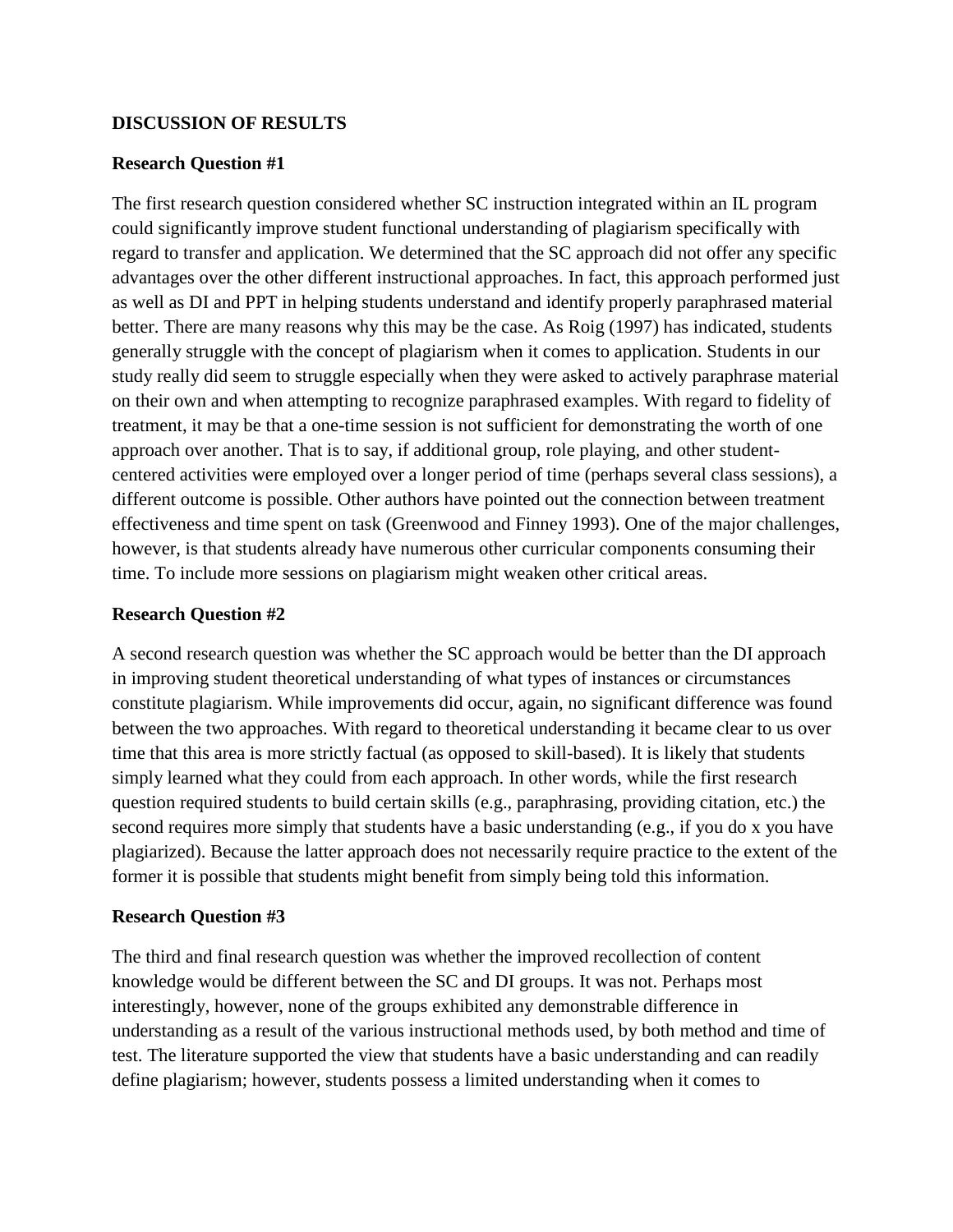application. Still, we were surprised to discover that the different methods had no significant positive impact at all.

### **Secondary Findings**

One of the most important findings of this research was that a main effect was realized with regard to time of test concerning transfer/application and theoretical understanding. As in the study by Flaspohler (2003), we discovered that students could benefit from modular instruction (despite its time limitations as mentioned above). Unlike previous studies by Bowers (1964),McCabe and Trevino (1997), and Cummings, Maddux, Harlow, and Dyas (2002), which simply sought to determine the extent of the problem and which subsumed plagiarism within the very broad umbrella of academic dishonesty, this study showed that an impact can be made on student capabilities and that it can be done in a targeted fashion. Perhaps more significantly, other authors such as Ashworth and Bannister (1997), Auer and Krupar (2001), and McGregor and Williamson (2005) have all already gone further by illustrating the kind of general confusion that exists among undergraduates (particularly with regard to proper paraphrasing and citation). Like the study by Landau, Druen, and Arcuri (2002), which shows that students can improve their skills when given constructive feedback, this study shows that instruction of almost any kind improves skills in this area of very obvious deficiency.

# **IMPLICATIONS FOR FURTHER RESEARCH**

Future research in the area of improving students' functional understanding of plagiarism is necessary. One implication of this study is that more time should be spent proactively assisting students to learn what constitutes proper and improper paraphrasing. Future studies might take a more qualitative approach, such as requiring students to paraphrase multiple examples in a variety of contexts (i.e., as a class, in groups, as seat work, as homework), grading those examples, and then providing immediate feedback. Another approach might be to incorporate a variety of features from the three approaches used in this study into a blended approach directed toward teaching the same subject matter. Providing some of the more basic information as a handout and focusing on the more difficult concepts and problems when the students are in front of the instructor might be a better use of time and could also produce different results.

# **CONCLUSION**

In closing, the level of interactivity with which students were taught practical skills regarding the avoidance of plagiarism was not significant within the short time frame in which the treatment was applied. Perhaps of greater significance, the fact that all treatments resulted in significant gains indicates a definite need to provide undergraduates with a better understanding of plagiarism as opposed to simply relying upon vague admonishments to avoid it at all costs.

### **REFERENCES**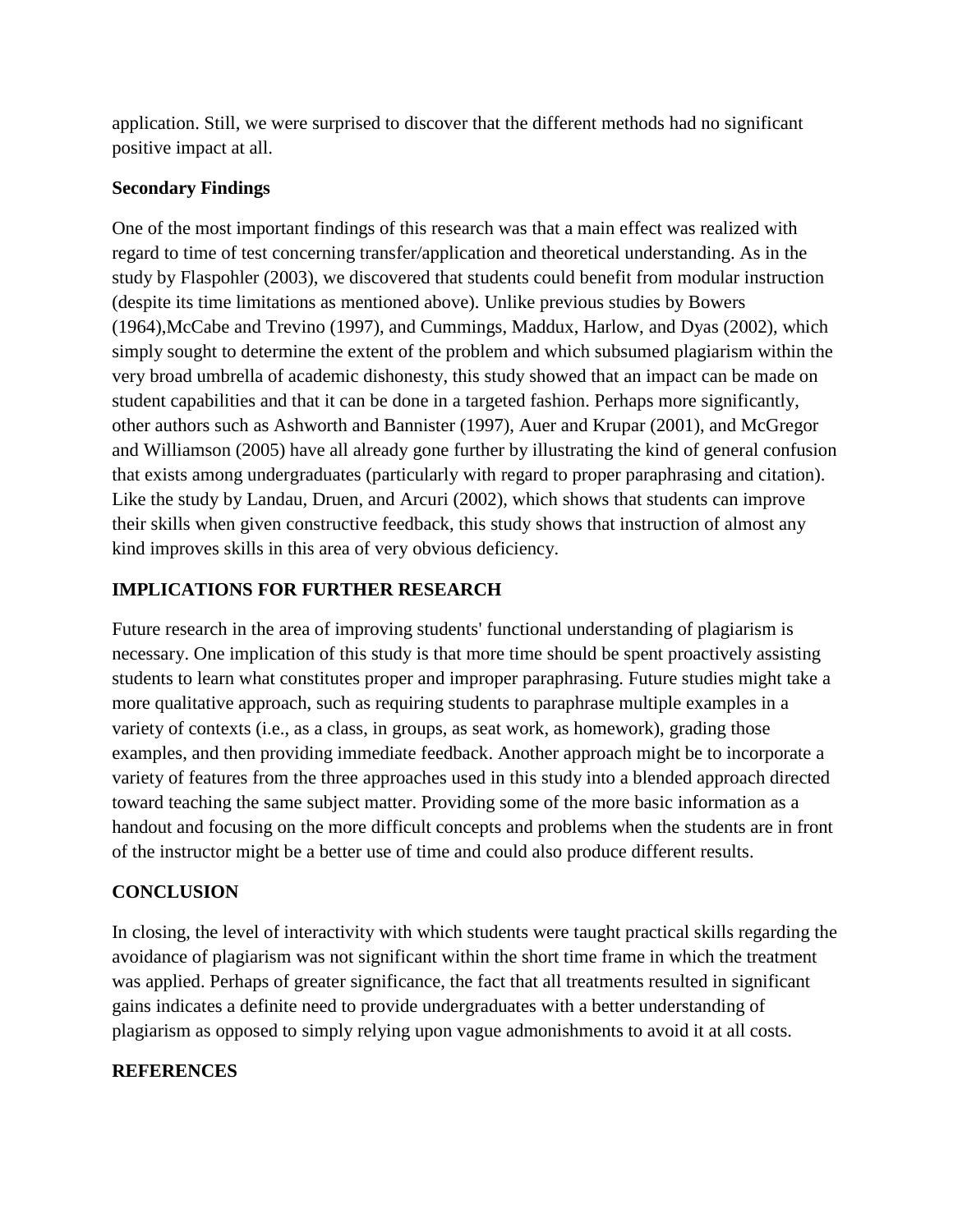**1.** Abdal-Haqq, I. 1998. *Constructivism in teacher education: Considerations for those who would link practice to theory*, Washington, DC: Office of Educational Research and Improvement. (Report No: EDO-SP-97-8) (ERIC Document Reproduction Service No. ED426986)

**2.** Arp, L. and Woodard, B. S. 2002. Recent trends in information literacy and instruction. *Reference & User Services Quarterly*, 42: 124–132.

**3.** Ashworth, P. and Bannister, P. 1997. Guilty in whose eyes? University students' perceptions of cheating and plagiarism in academic mark and assessments. *Studies in Higher Education*, 22: 187–203.

**4.** Ashworth, P., Bannister, P. and Thorne, P. 1997. Guilty in whose eyes? University students' perceptions of cheating and plagiarism in academic work and assessments. *Studies in Higher Education*, 22: 187–203.

**5.** Association of College & Research Libraries. 2000. *Information literacy competency standards for higher education*http://www.ala.org/ala/acrl/acrlstandards/informationliteracycompetency.htm

**6.** Auer, N. J. and Krupar, E. M. 2001. Mouse click plagiarism: The role of technology in plagiarism and the librarian's role in combating it. *Library Trends*, 49: 415–433.

**7.** Bowers, W. J. 1964. *Student dishonesty and its control in college*, New York: Bureau of Applied Research, Columbia University.

**8.** Braumoeller, B. F. and Gaines, B. J. 2001. Actions do speak louder than words: Deterring plagiarism with the use of plagiarism-detection software. *PS: Political Science and Politics:*, 34: 835–839.

**9.** Breivik, P. S. 2005. 21st century learning and information literacy. *Change*, 37: 20–27.

**10.** Brewer, J. and Daane, C. J. 2002. Translating constructivist theory into practice in primarygrade mathematics. *Education*, 123: 416–422.

**11.** Brown, V. J. and Howell, M. E. 2001. The efficacy of policy statements on plagiarism: Do they change student views?.*Research in Higher Education*, 42: 103–118.

**12.** Burkhardt, J. M., MacDonald, M. C. and Rathemacher, A. J. 2003. *Teaching information literacy: 35 practical standards-based exercises for college students*, Chicago: American Library Association.

**13.** Cuban, L. 2001. How did teachers teach, 1890–1980. *Theory Into Practice*, 22: 159–165.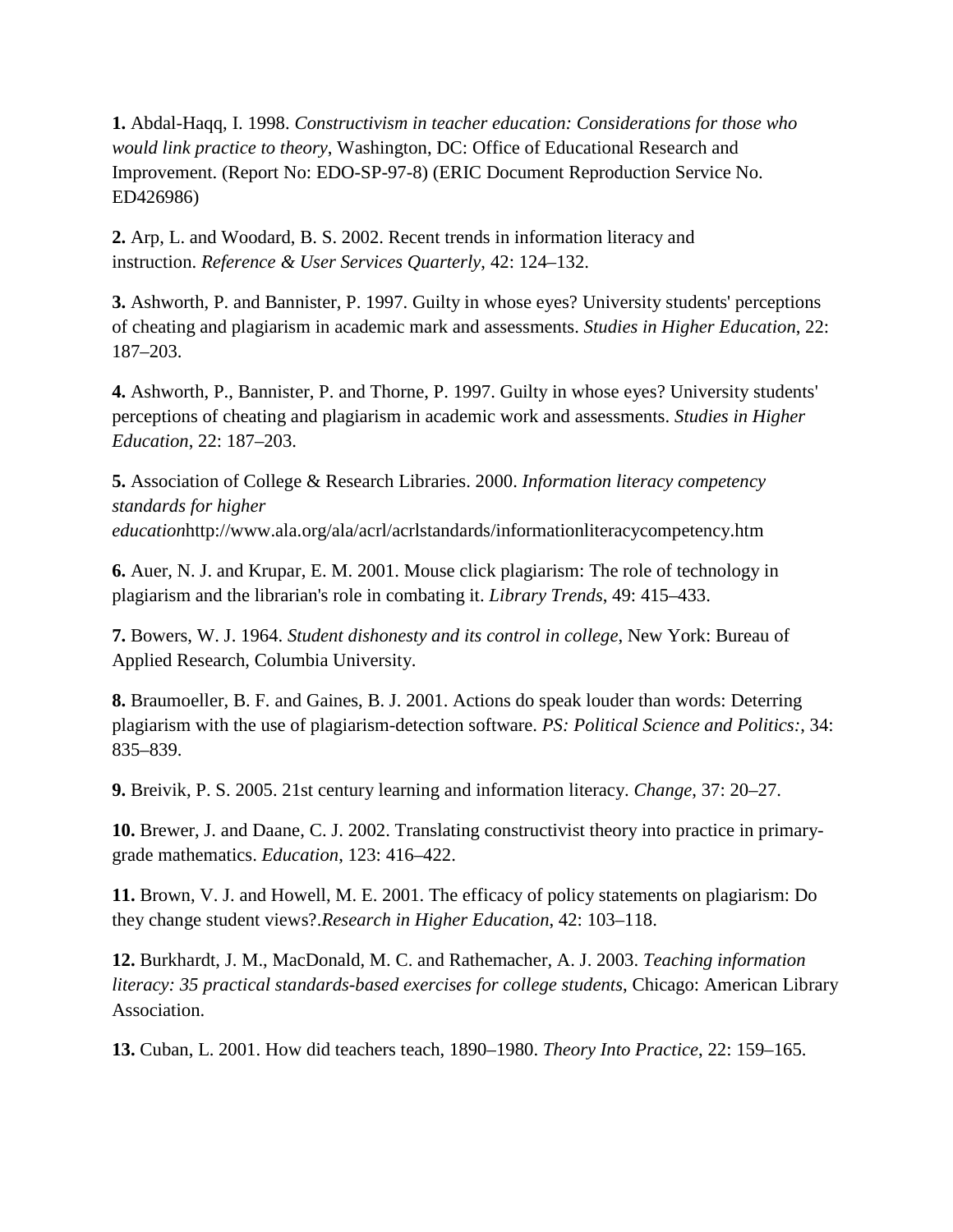**14.** Cummings, R., Maddux, C. D., Harlow, S. and Dyas, L. 2002. Academic misconduct in undergraduate teacher education students and its relationship to their principled moral reasoning. *Journal of Instructional Psychology*, 29: 286–296.

**15.** Cunningham, T. and Lanning, S. 2002. New frontier trail guides: Faculty-librarian collaboration on information literacy.*Reference Services Review*, 30: 343–348.

**16.** Davis, S. and Luvigson, H. W. 1995. Additional data on academic dishonesty and a proposal for remediation. *Teaching of Psychology*, 22: 119–121.

**17.** Drogemuller, R. 1997. Designing cyber-assignments. *Australian Science Teachers Journal*, 43: 42–44.

**18.** Ercegovac, Z. and Richardson, J. 2004. Academic dishonesty, plagiarism included, in the digital age: A literature review.*College & Research Libraries*, 65: 301–318.

**19.** Flaspohler, M. R. 2003. Information literacy program assessment: One small college takes the big plunge. *Reference Services Review*, 31: 129–140.

**20.** Franklyn-Stokes, A. and Newstead, S. E. 1995. Undergraduate cheating: Who does what and why?. *Studies in Higher Education*, 20: 159–172.

**21.** Gerdy, K. 2004. Law student plagiarism: Why it happens, where it's found, and how to find it. *Brigham Young University Education & Law Journal*, 4: 431–440.

**22.** Greenwood, C. R. and Finney, R. R. 1993. Monitoring, improving, and maintaining quality implementation of classwide peer tutoring. *Education & Treatment of Children*, 16: 19–29.

**23.** Henry, M. 2002. Constructivism in the college classroom. *The History Teacher*, 36: 65–74.

**24.** Iannuzzi, P. 1998. Faculty development and information literacy: Establishing campus partnerships. *Reference Services Review*, 26: 97–102.

**25.** Johnston, B. and Webber, S. 2003. Information literacy in higher education: A review and case study. *Studies in Higher Education*, 28: 335–352.

**26.** Lampert, L. D. 2004. Integrating discipline-based anti-plagiarism instruction into the information literacy curriculum.*Reference Services Review*, 32: 347–355.

**27.** Landau, J. D., Druen, P. B. and Arcuri, J. A. 2002. Methods for helping students avoid plagiarism. *Teaching of Psychology*, 29: 112–115.

**28.** Lipson, A. and Reindl, S. M. 2003. The responsible plagiarist. *About Campus*, 8: 7–14.

**29.** Liu, C. H. and Matthews, R. 2005. Vygotsky's philosophy: Constructivism and its critics examined. *International Education Journal*, 6: 386–399.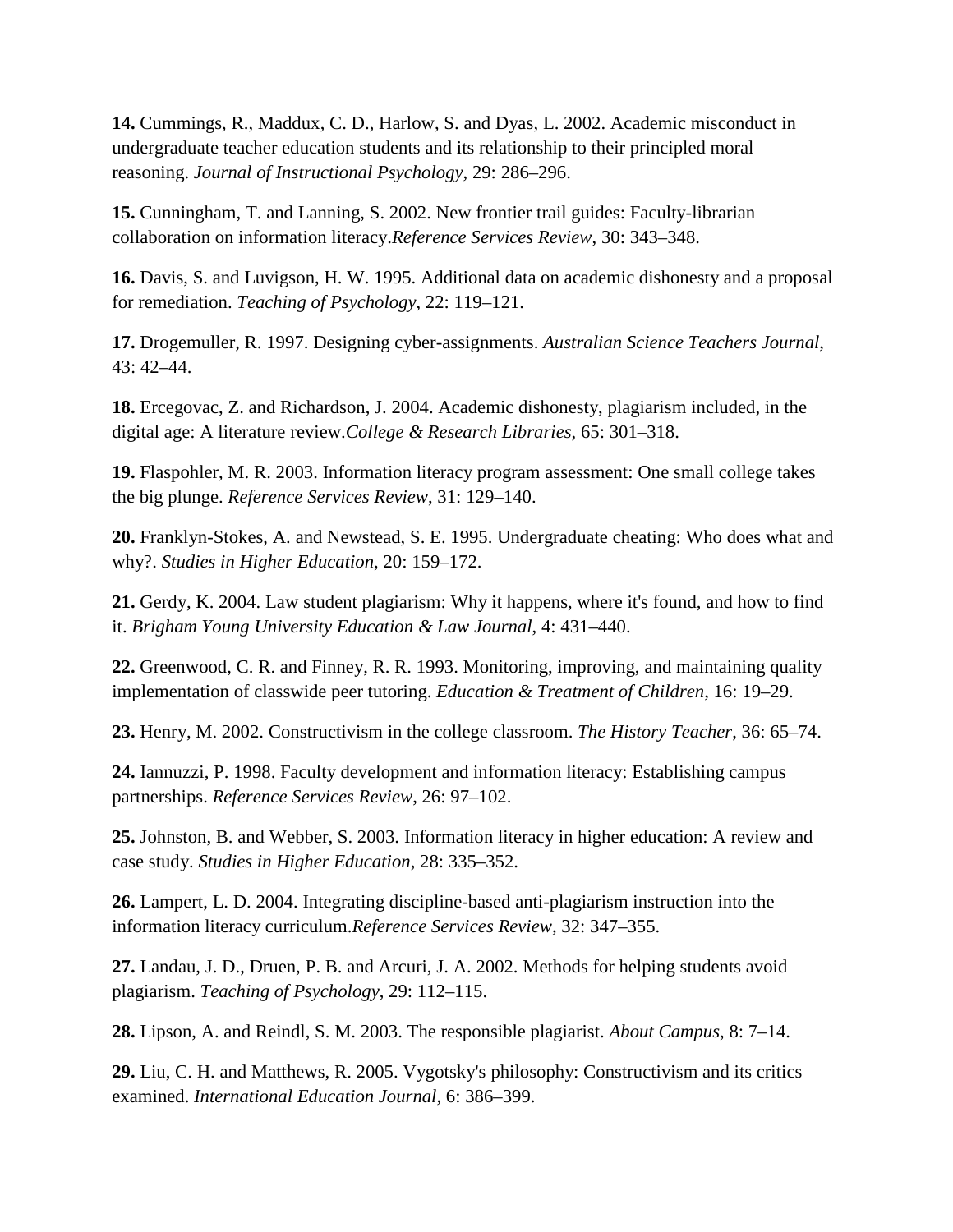**30.** Love, P. G. and Simmons, J. 1998. Factors influencing cheating and plagiarism among graduate students in a college of education. *College Student Journal*, 32: 539–551.

**31.** McCabe, D. L. and Trevino, L. K. 1997. Individual and contextual influences on academic dishonesty. *Research in Higher Education*, 38: 379–396.

**32.** McGregor, J. H. and Williamson, K. 2005. Appropriate use of information at the secondary school level: Understanding and avoiding plagiarism. *Library & Information Science Research*, 27: 496–512.

**33.** McLafferty, C. L. and Foust, K. M. 2004. Electronic plagiarism as a college instructor's nightmare—Prevention and detection.*Journal of Education for Business*, 79: 186–189.

**34.** Norgaard, R., Arp, L. and Woodard, B. S. 2003. Writing information literacy in the classroom. *Reference & User Services Quarterly*, 43: 220–226.

**35.** Oliphant, T. 2002. Cyber-plagiarism: Plagiarism in a digital world. *Feliciter*, 48: 78–80.

**36.** Park, C. 2003. In other (people's) words: Plagiarism by university students-literature and lessons. *Assessment & Evaluation in Higher Education*, 28: 471–488.

**37.** Park, C. 2004. Rebels without a clause: Towards an institutional framework for dealing with plagiarism by students. *Journal of Further and Higher Education*, 28: 291–306.

**38.** Paterson, B., Taylor, L. and Usick, B. 2003. The construction of plagiarism in a college of nursing. *Learning in Health and Social Care*, 2: 147–158.

**39.** Roig, M. 1997. Can undergraduate students determine whether text has been plagiarized?. *Psychological Record*, 47: 113–123.

**40.** Rosenshine, B. V. 1986. Synthesis of research on explicit teaching. *Educational Leadership*, 43: 60–69.

**41.** Sharkey, J. R. and Culp, F. B. 2005. Cyberplagiarism and the library: Issues and solutions. *The Reference Librarian*, 44: 103–116.

**42.** Sterngold, A. 2004. Confronting plagiarism. *Change*, 36: 16–21.

**43.** Thomas, D. A. 2004. How educators can more effectively understand and combat the plagiarism epidemic. *Brigham Young University Education & Law Journal*, 2: 421–430.

**44.** Vernon, R. F., Bigna, S. and Smith, M. L. 2001. Plagiarism and the web. *Journal of Social Work Education*, 37: 193–196.

**45.** Wilhoit, S. 1994. Helping students avoid plagiarism. *College Teaching*, 42: 161–164.